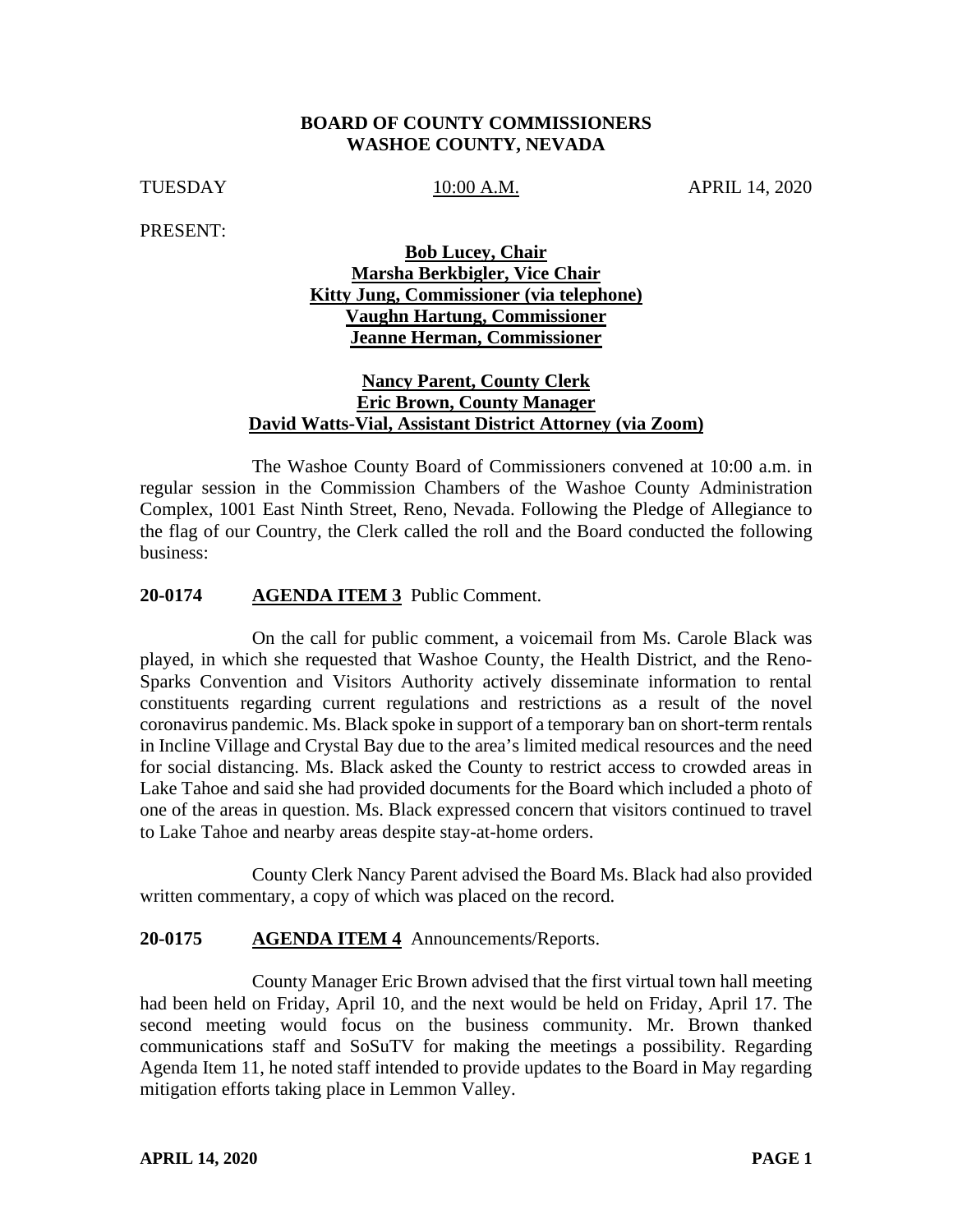Commissioner Hartung asked whether it was possible to suspend fees for all home-based business licenses. He said the financial impact would be low for Washoe County, but the savings could be significant for home-based business owners. He also wanted to know whether Waste Management could continue services and defer payments for accounts which had become past due during the novel coronavirus (COVID-19) pandemic. He inquired about the possibility of the County creating an ambassador or ombudsman position to assist individuals having difficulty completing unemployment forms or using the online claims system. He noted he and Mr. Brown had participated in a recent call regarding peer support for the region's first responders including local police, fire, hospital workers, dispatch workers, and paramedics, and the Commissioner expressed concern the pandemic could cause or exacerbate post-traumatic stress disorder in individuals and first responders.

Vice Chair Berkbigler wanted to know whether the County could work with the host compliance contractor to disseminate recent press releases to short-term rental (STR) property owners regarding new restrictions and recommendations related to the pandemic. She noted she had spoken with several area property managers who agreed to suspend STRs through the end of April, but this did not address the issue of websites allowing owners to advertise STRs to the public directly. The Vice Chair acknowledged many people were still traveling to Lake Tahoe and did not seem to grasp the concept of the shelter-in-place advisory issued by the Governor. In Truckee, California, she noted there were 49 confirmed COVID-19 cases, one death, and 19 patients currently hospitalized. She stated it was clear small mountain towns were in danger and many others were dealing with an influx of visitors. She wanted to know whether it would be possible to close trails in the Caughlin Ranch area because crowds of hikers were getting too close to residences there. She thanked the area's first responders for their efforts and also Mr. Brown, expressing appreciation for his hard work during a very challenging time.

Commissioner Herman discussed garbage collection in the North Valleys, stating garbage was piling up and had been for some time; more garbage was being generated with more people staying home. She requested a breakdown from staff on how funds were being spent.

Commissioner Jung requested someone send a letter to law enforcement in California areas bordering Incline Village and Crystal Bay regarding California's decision to begin issuing \$1,000 citations to anyone caught traveling for non-essential purposes. She indicated that, although Washoe County was unable to issue those types of citations due to Nevada law, it might be worthwhile for neighboring communities to cite these individuals whenever they crossed into California.

Chair Lucey discussed social distancing and other protective measures to reduce the spread of infection, noting Commissioner Hartung and Vice Chair Berkbigler were both wearing face masks. Chair Lucey stated he had also brought a mask but had chosen not to wear it during the meeting as it made communicating more difficult. He explained the Commissioners and staff in the County Manager's office were working every day to support the health of the community. He thanked everyone for their participation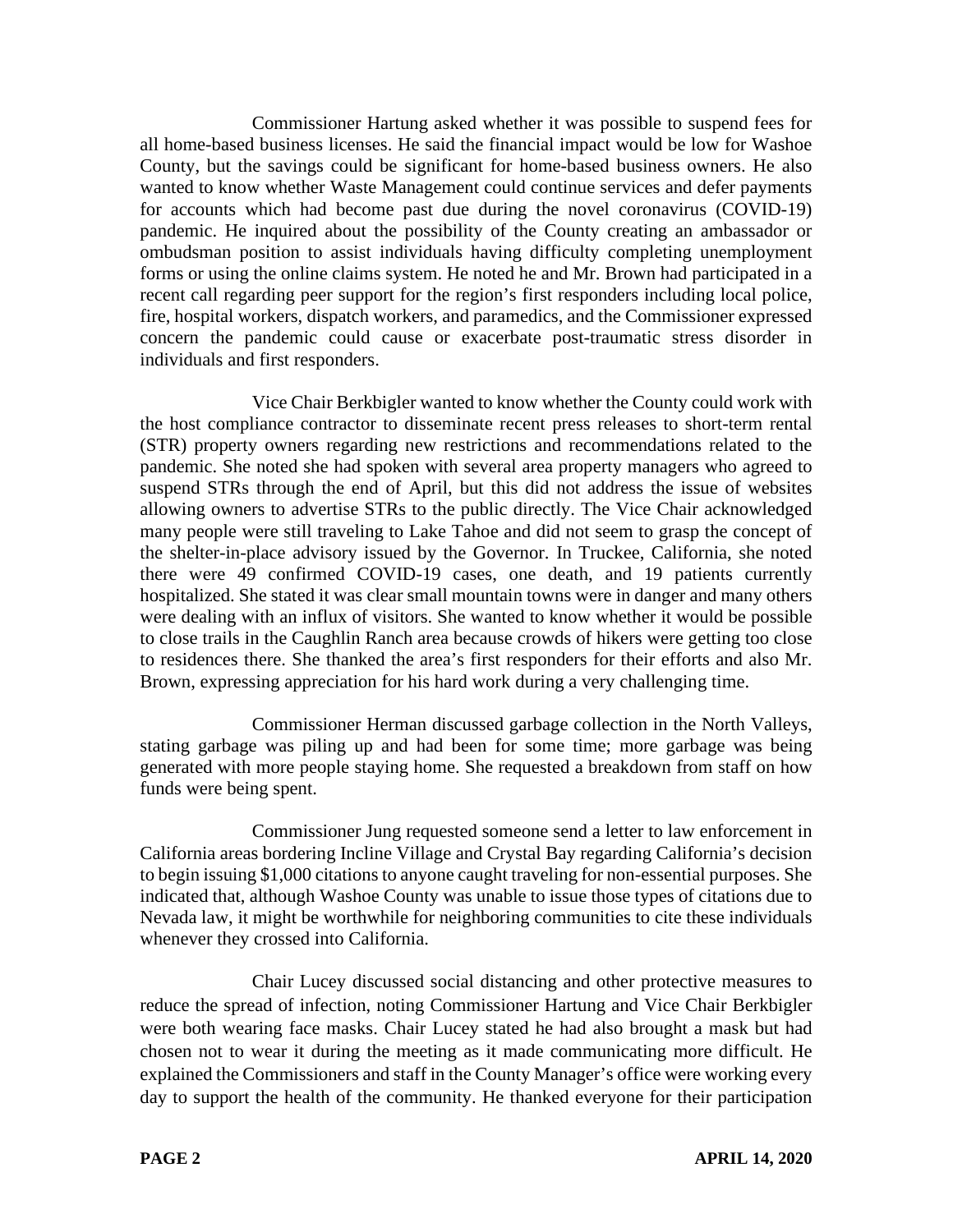and said Mr. Brown was working diligently to get additional personal protective equipment (PPE) for staff in the Health District who worked with the public. Chair Lucey thanked Mr. Brown for securing two pallets of PPE for County employees, which was expected to arrive around April 22 or 23.

Chair Lucey also announced the Edison housing project he had been working on was almost ready, and he praised the work of Greg Jackson, a member of the Incident Management Team and a firefighter with a construction management background, who had been working every day to orchestrate the project. The Chair thanked the many County and City of Reno employees who had assisted with the project, including police, fire, public works, building safety, and maintenance staff. He thanked the Truckee Meadows Fire Protection District, the Reno Fire Department, and the Health District for working quickly to ensure the safety of the site. He listed a number of community partners who had also contributed. He noted that, under the guidance of Commissioner Hartung as Chair of the Truckee River Flood Management Authority, the site for the project had been provided free of rent. He hoped full-capacity use of this emergency housing would not be necessary, but the County would be prepared for a worst-case scenario.

Chair Lucey also spoke about the hospital beds being set up at the Reno-Sparks Convention Center in the event additional capacity was needed for more critical patients at the hospitals. This project would also be complete in a couple of weeks.

**20-0176 AGENDA ITEM 5** Appearance and presentation by Washoe County District Health Officer Kevin Dick and Incident Commander Sam Hicks on COVID-19 impacts and emergency response, to include an update on hospital surge capacity and planning, an update on COVID-19 impacts and emergency response in rural areas outside the Reno/Sparks metro area, and other items related to the COVID-19 emergency response in Washoe County.

Washoe County District Health Officer Kevin Dick stated that, as of April 13, 2020, there were 39 new cases of novel coronavirus disease (COVID) in Washoe County, with 500 confirmed infections, 12 deaths, 71 recoveries, and a total of 417 active cases. Of those active cases, 31 were hospitalized and 39 had been discharged from the hospital. Mr. Dick indicated the County continued to operate a call center in conjunction with the Regional Emergency Medical Services Authority to screen callers for symptoms, and there was also a web-based risk assessment platform being used to schedule individuals for testing. He thought state labs at the University of Nevada Reno School of Medicine were doing a good job maintaining capacity for testing and being innovative in manufacturing test collection kits, even while this had been problematic nationally.

Mr. Dick said the County operated a drive-through testing post on Mondays, Wednesdays, Fridays, and Saturdays, and had collected 213 samples the day before. The National Guard visited on Saturday and had been impressed with Washoe County's organization and setup. He also said there were plans later that day to discuss integration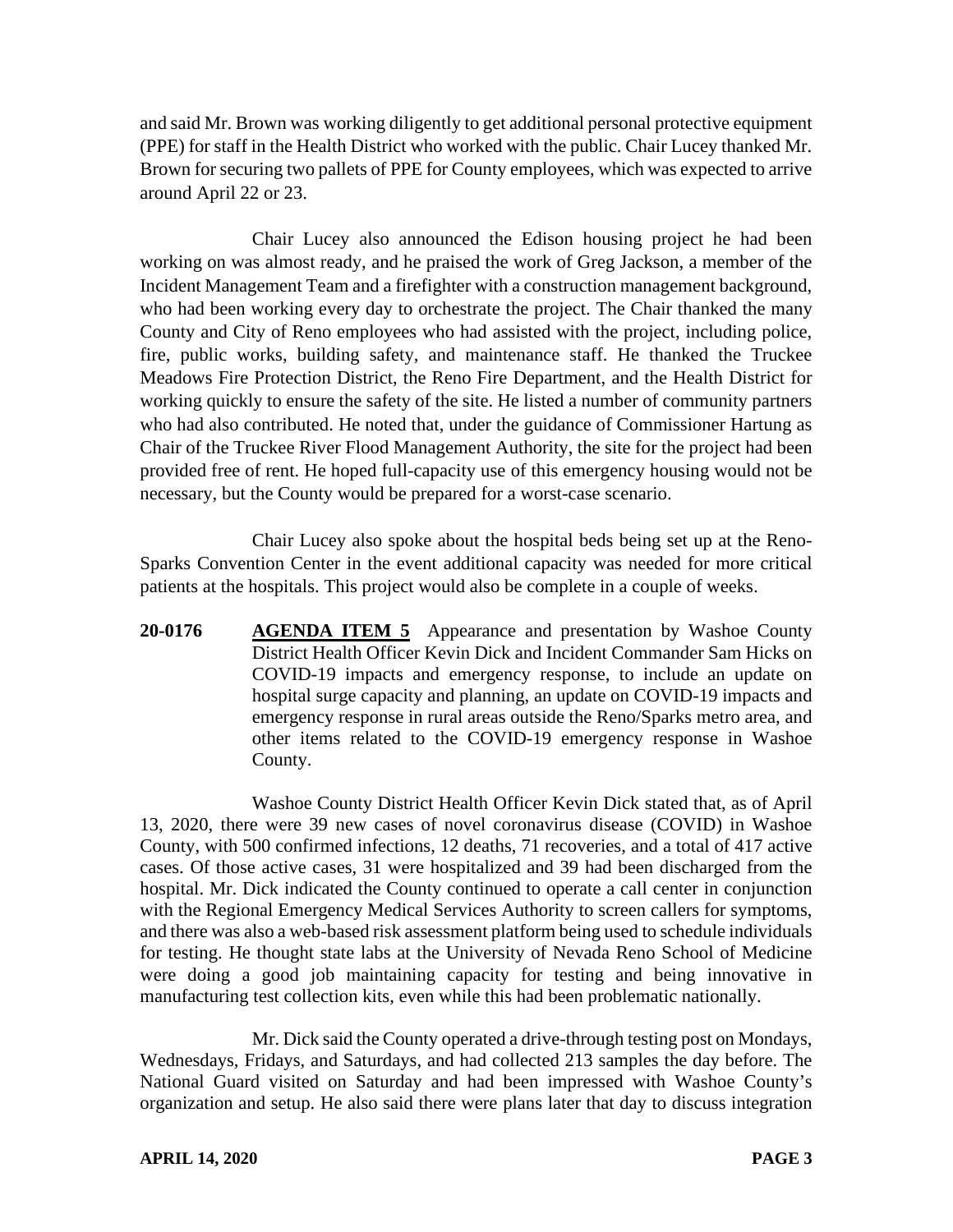of National Guard personnel and resources into the County's operations for the purpose of providing additional capacity for sample collection, support services, risk assessments, scheduling, test result follow-up, and case contact for those who tested positive.

Mr. Dick explained 53 percent of acute care beds in the County were currently occupied, with 43 percent of intensive care unit beds occupied and 22 percent of the area's ventilators in use as of the previous day. He discussed different projections and models for when the area's peak might occur, and he acknowledged the uncertainty of the projections due to the fact that COVID-19 was such a new disease with information constantly being updated as it became available. According to the Institute for Health Metrics and Evaluation model prepared by the University of Washington, April 20 was the projected date on which Nevada's hospital bed capacity could be exceeded, but a more updated projection indicated the peak might have already occurred on April 8. However, Mr. Dick noted, this model was based on statewide data, whereas COVID-19 cases continued to increase locally. Another model, the COVID Act Now model, which included information specifically for Washoe County, projected hospitals might become overloaded by May 25, with local hospitalizations peaking around June 7. Yet another model developed by the Los Alamos National Laboratory, which Mr. Dick understood was being reviewed by the Governor's medical advisory team, projected the peak might occur sometime between April 20 and May 11, 2020. Mr. Dick said the models were revised each time additional data became available, and he thought some positive impacts had been seen in the projections as a result of the community's social distancing efforts.

Mr. Dick explained staff was working with local hospitals to prepare and to increase surge capacity by 135 to 150 percent, and Renown Hospital was temporarily adding extra capacity in their parking garage. The Health District was also preparing a nonacute care and shelter facility at the Reno-Sparks Convention Center where recovering COVID-19 patients could be moved to free up bed space in the main hospitals for the more critical patients. He said Governor Steve Sisolak had activated the Crisis Standards of Care Guidance, an ethical decision-making structure which could be used by healthcare providers to determine the best use of resources if medical capacity was exceeded. Mr. Dick hoped Washoe County would not reach that point but admitted it was necessary to prepare for the possibility. He asked everyone to continue social distancing precautions and stay home unless the need to go out was absolutely essential, and he suggested people with essential business use face coverings to help reduce the spread of infection when they went out.

Mr. Dick discussed housing needs in the community related to the COVID-19 emergency. Staff was working with the Record Street homeless shelters to help spread out the population sheltering there and provide more space in which clients who presented with flu-like symptoms or those confirmed to have COVID-19 could be isolated. He said clients could also be moved to Well Care where they would have access to case management and health services through the 24-hour on-call nurse. He noted Incident Commander Sam Hicks would later discuss the developments with the Edison housing project.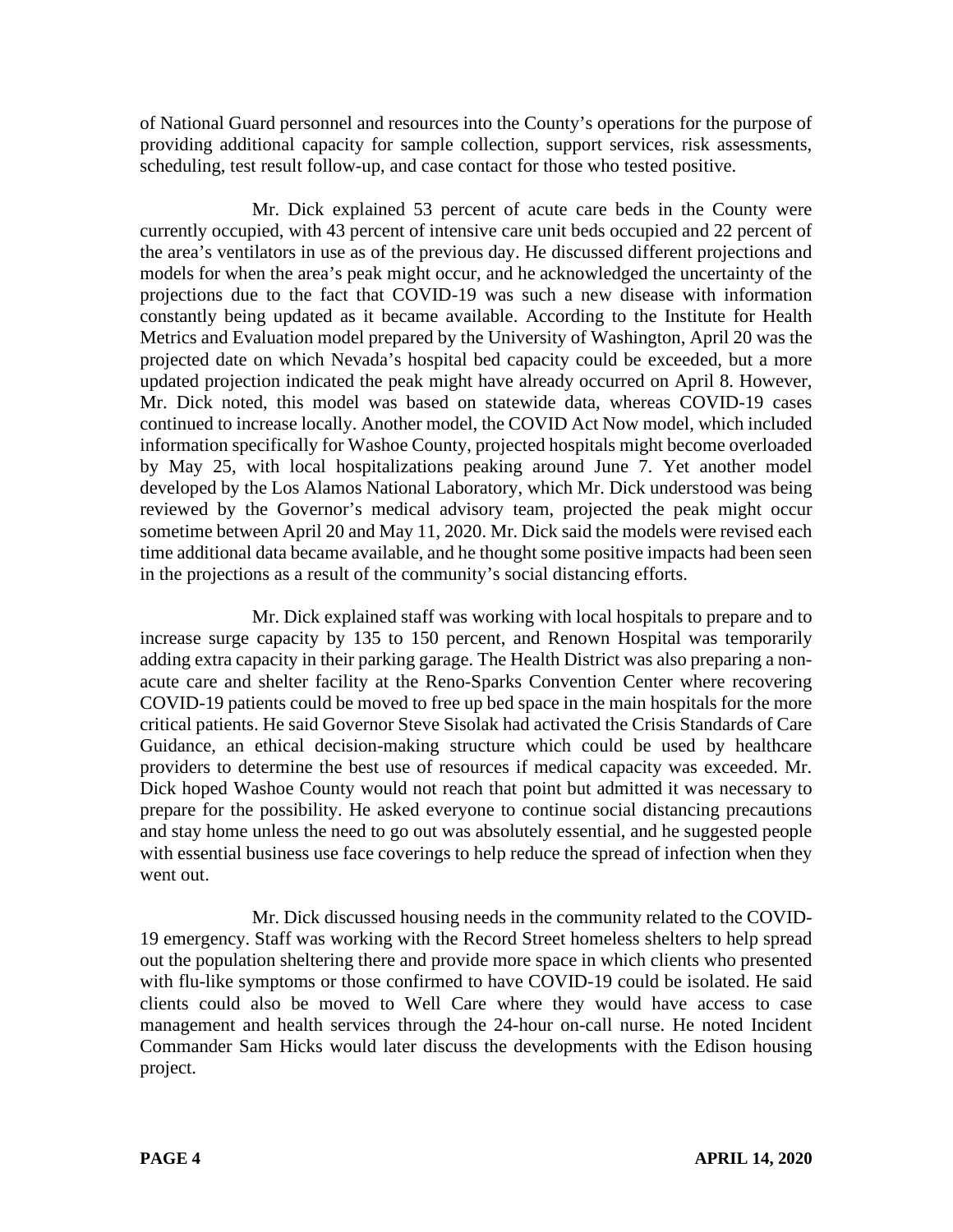Mr. Dick stated the Health District had provided directives that all shortterm rental property owners inform guests of the County's mandatory 14-day quarantine for all individuals who came from outside the area, after which those guests would be subject to Governor Sisolak's guidelines regarding social distancing, leaving the residence only for essential business, and wearing masks when they had to go out.

Mr. Dick commended Health District staff and community volunteers who had quickly shifted their responsibilities and were working long hours in order to assist with the public health emergency. He explained the Health Department's Emergency Operations Center had been activated on January 27, 2020, and since then staffers had worked 24 hours per day and seven days per week to support the region's changing needs and address the pandemic.

Commissioner Hartung expressed appreciation for the hard work of Mr. Dick, Health District staff, and local first responders. He asked what would happen if there were a surge in COVID-19 cases that overwhelmed state testing labs, and he wondered whether the Health District had considered working with cannabis lab facilities to increase COVID-19 testing capacity.

Mr. Dick stated officials were working with a lab in Southern California to enhance Nevada's testing capability. He noted 5,000 collection kits were received by the lab the previous day and staff was working with them to complete the required paperwork, while the lab also worked with State officials to be able to properly report test results. Mr. Dick said the Governor's task force was working to identify additional testing capabilities for the state, and he hoped to meet with a representative from that task force the following day. He added officials were always looking at additional testing opportunities, not only to manage any possible surges, but also to increase the state's ability to identify and isolate any new cases which could arise after businesses began to reopen.

Commissioner Hartung applauded the effort to increase capacity by using outside labs, but opined testing and the jobs created by the need for testing should be kept local whenever possible.

Vice Chair Berkbigler thanked Mr. Dick for his efforts to get visitors in Incline Village to stay self-isolated. She described an online press conference she had seen which discussed outbreaks in other parts of the country and recalled a comment regarding how the virus might infect 50 percent of the population but had only reached 10 percent thus far. She expressed confusion regarding the subject and asked whether Mr. Dick could provide further insight. While he had not heard the specific comments Vice Chair Berkbigler referenced, he thought the discussion might have been related to the concept of herd immunity, where the spread of a contagious disease could be suppressed if a majority of individuals in a population received vaccinations and developed antibodies. Mr. Dick noted that, because there was not yet a vaccine for the novel coronavirus, COVID-19 herd immunity could not be achieved until a majority of the population had been infected, recovered, and developed antibodies to fight the virus. He added the goal was to avoid the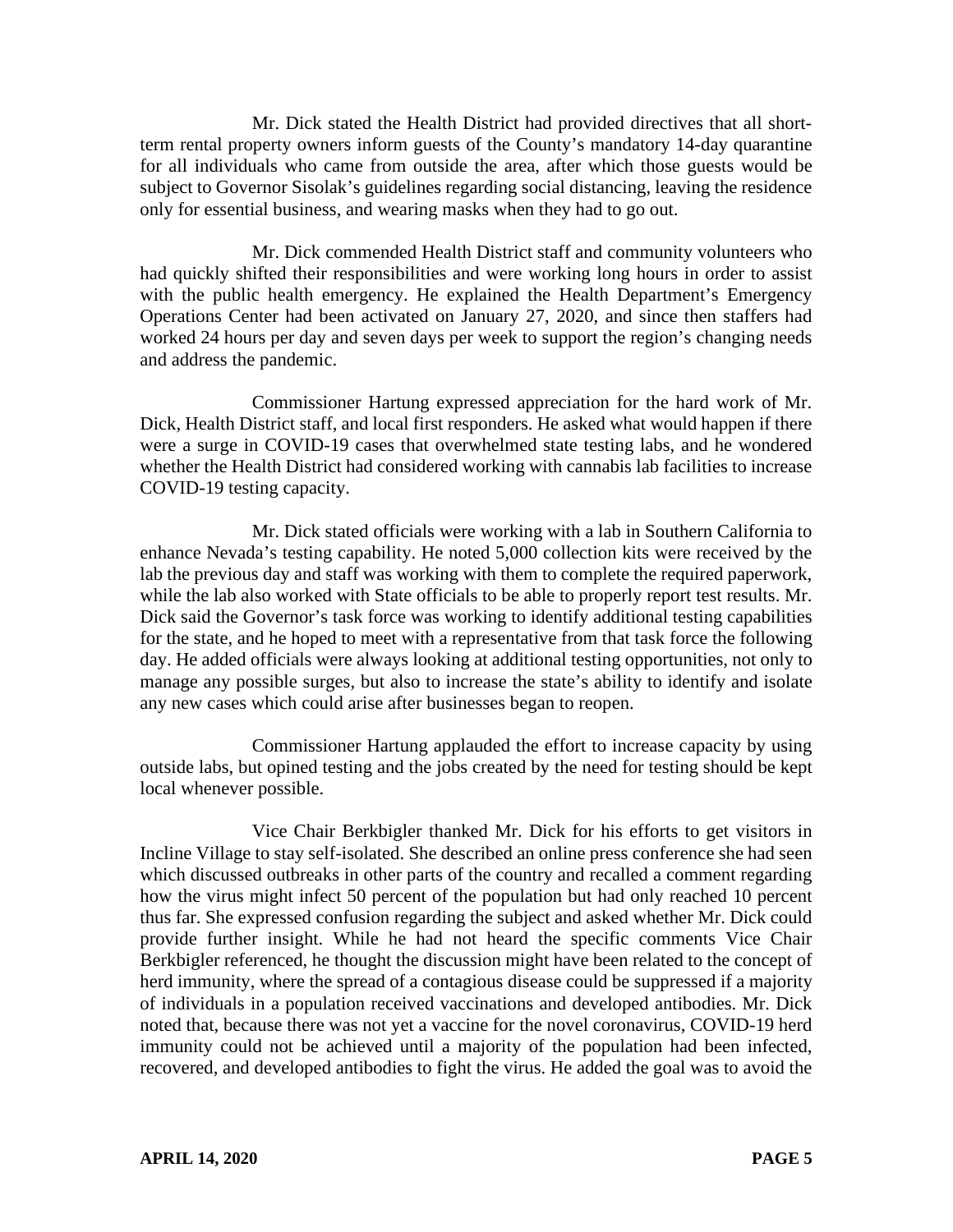higher rates of infection through social distancing until a vaccine became available, because suffering and death rates would increase as infection rates increased.

Vice Chair Berkbigler inquired about quick-test kits. Mr. Dick replied there was a reliable DNA test for COVID-19 which could yield results in about 15 minutes. He said those units had just been received in Washoe County. However, there were considerations to be addressed regarding how the tests could be applied and where best to deploy them as supply was still limited. Mr. Dick noted Governor Sisolak had just provided prioritization guidelines for the quick tests that morning.

Commissioner Jung wanted to know if there were estimates regarding when adequate supplies of tests would be available locally. Mr. Dick acknowledged obtaining COVID-19 tests and personal protective equipment (PPE) had been a significant challenge throughout the country in areas where officials had expected the federal government to assist with needed resources. He did not have exact information as to when Washoe County might be able to secure sufficient supplies to address the community's anticipated needs. He said it was only through the innovation of the Nevada State Public Health Laboratory and Dr. Mark Pandori and his staff that Washoe County had been able to continue with the testing provided thus far. He noted vendors had very limited supplies, even for large facilities such as LabCorp and Quest Diagnostics, and local officials were being told to obtain both testing and PPE supplies directly from the commercial market. It had also been reported that the federal government was intercepting and redirecting materials which state and local municipalities were attempting to procure, and orders for test collection kits placed weeks or even months before by the Health Department had still not been fulfilled. Mr. Dick hoped the supply would be provided soon, and that the federal government would work to support local governments in the future.

Commissioner Jung asked whether a regular report on supply levels could be provided to the Board as a dashboard item as information became available. She recalled the Washoe County Health District often did not receive the same pass-through grants that many of the nation's other health districts received because Washoe County did not agree to the terms of those grants. While that was unfortunate, it also gave the County experience operating without aid of that type. She thanked Mr. Dick for his professionalism.

Chair Lucey expressed concern about a statement made during the previous week's virtual town hall that up to 80 percent of individuals infected with the virus could exhibit no symptoms, and could therefore be spreading infection without realizing it. He thought this posed a huge challenge and wanted to know how the County would be able to determine when local infections had peaked without enough tests, and how that information could be relayed to the Governor.

Mr. Dick acknowledged officials did not know exactly how many people had been infected because so many were asymptomatic or had mild symptoms. However, comparing the percentage of positive results to the total number of individuals tested was a way to estimate the community's true infection rate. Over time, the rate of positive tests in Nevada had risen from about 6 percent to 12 percent, and he noted that positive rates in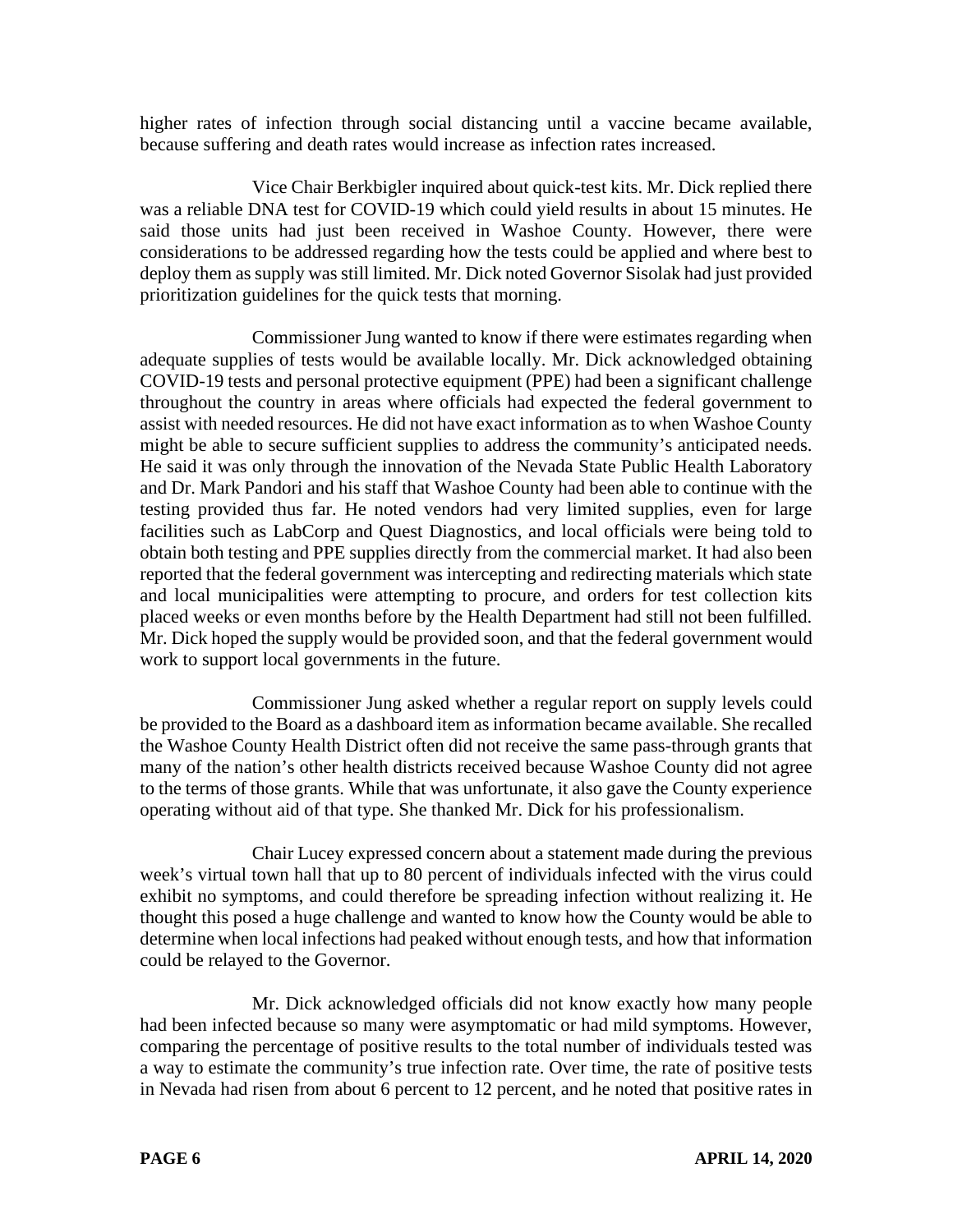New York and New Jersey were as high as 35 to 37 percent at the peaks; he hoped Nevada would not reach those levels. In order to achieve this, he stated the community needed more tests as well as specific antibody tests that could determine whether an individual had developed antibodies to COVID-19 as opposed to the common cold, which was also a type of coronavirus. Efforts to develop those specific antibody tests were underway, and Mr. Dick said more information was also needed regarding the possible immunity developed by those who recovered from COVID-19. He concluded by stating that life would not simply return to normal when things began to reopen, but work might resume with social distancing and mask requirements in place.

Chair Lucey asked when antibody tests might be available, but Mr. Dick did not know for certain. Mr. Dick noted work was still being done on the tests' accuracy and production could begin once effectiveness had been determined. Chair Lucey thanked Mr. Dick for the information.

Incident Commander Sam Hicks advised the Board there were two large projects currently underway: the Edison housing site and the step-down care site at the Reno-Sparks Convention Center for recovering COVID-19 patients. He noted a posttesting site was being coordinated by the Health District and had gone so well that the National Guard decided not to set up their own site in the area. Mr. Hicks explained the Edison housing site was a collaborative regional project which encompassed many components, beginning as just a vacant lot and quickly becoming a housing project with more than 60 trailers in just seven days. He said many public, private, and government entities had come together to make the site a reality. He praised the work of the project's Branch Director, Greg Jackson, and noted the plans had changed almost daily based on fluctuating projections.

Mr. Hicks discussed the alternative care site at the Reno Sparks Convention Center, where work was currently being done on two of the halls with a third to be considered after it was determined whether social distancing had been successful in reducing the community's need for hospital beds. Mr. Hicks explained the Convention Center site would be a non-acute care unit, but there were plans in the event additional acute care beds were needed. He reported the Army Corps of Engineers was reviewing the community's cases and had worked well with the County on preparing the facility. He concluded officials were now waiting to see if there would be a surge in new cases after the recent Easter holiday, or if enough individuals in the community had maintained social distancing to help keep new infections at bay.

Commissioner Jung said it was important to remember this was an unprecedented problem and everyone needed to be gracious as officials worked through things. She thanked Mr. Hicks for his comments. Chair Lucey thanked the incident command team members who worked around the clock on many different issues related to the crisis. Commissioner Hartung suggested it might be good for the Edison site and the alternative care site to have websites which would provide updates and explain the housing project's purpose and temporary nature.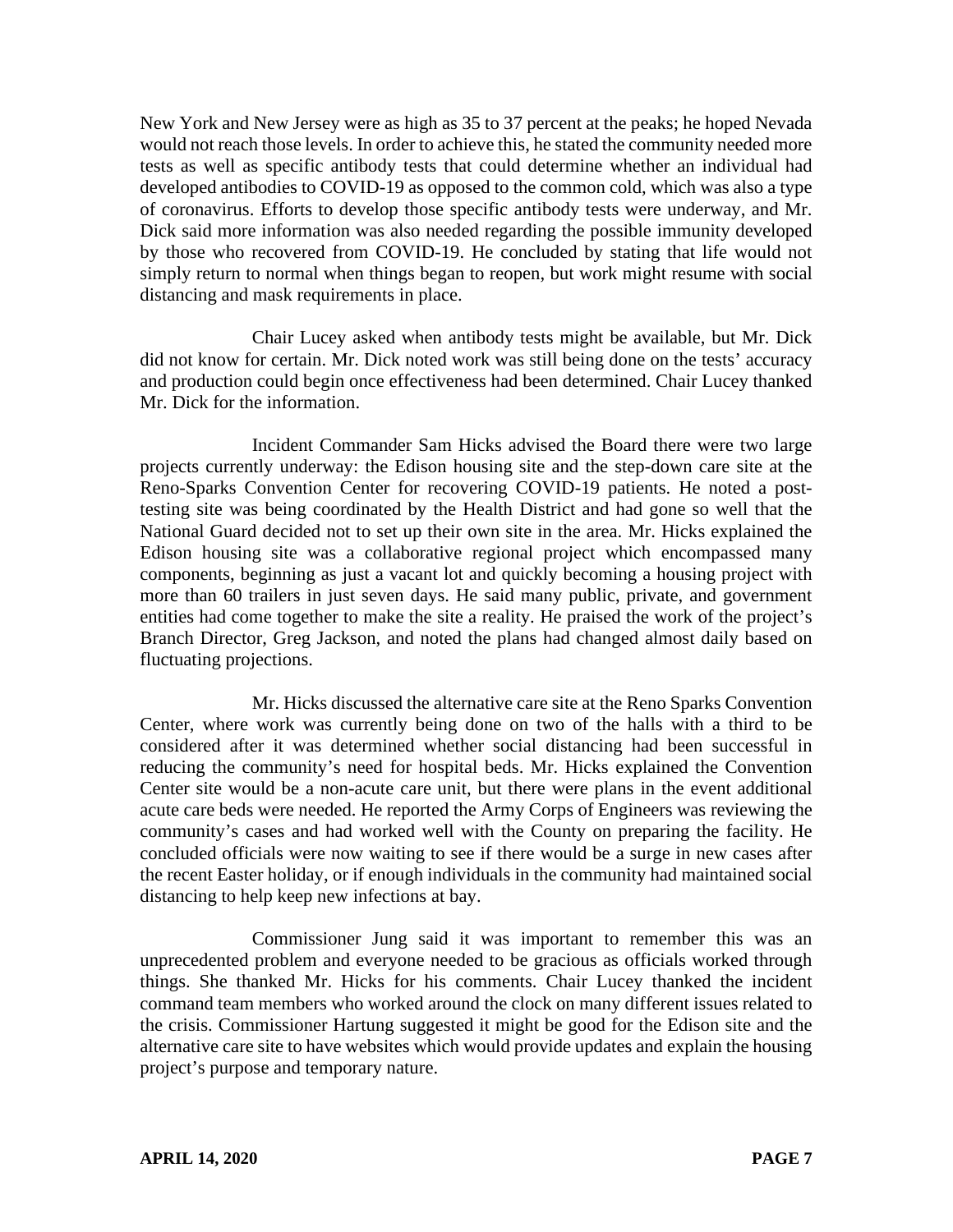# **CONSENT AGENDA ITEMS** – **6A1 THROUGH 6H5**

- **20-0177 6A1** Approval of minutes for the Board of County Commissioners' regular meeting of February 25, 2020. Clerk. (All Commission Districts.)
- **20-0178 6A2** Approval of minutes for the Board of County Commissioners' regular meeting of March 10, 2020. Clerk. (All Commission Districts.)
- **20-0179 6A3** Acknowledge the communications and reports received by the Clerk on behalf of the Board of County Commissioners. Clerk. (All Commission Districts.
- **20-0180 6B** Recommendation to 1) approve roll change requests, pursuant to NRS 361.765 and/or NRS 361.768, for errors discovered on the 2018/2019 and 2019/2020 secured and unsecured tax rolls 2) authorize Chair to execute the changes described in Exhibits A and B and 3) direct the Washoe County Treasurer to correct the error(s). [cumulative amount of decrease to all taxing entities \$3,377.42]. Assessor. (All Commission Districts)
- **20-0181 6C1** Recommendation to approve a Water Rights Deed to re-convey 6.08 acre-feet of underground water rights under permits 33371 & 52127 from Washoe County to: 1) Raymond P. Callahan, Trustee of the Callahan Residence Trust; 2) Billy M. Burko and Teri L. Burko, husband and wife; 3) Dennis C. Callahan, Trustee of the Callahan Trust; 4) PGSF, LLC; 5) Karen M. Mullen, Trustee of the Mullen Trust; 6) Kenneth C. Baldwin and Kasey Kemmet; and, 7) Raymond P. Callahan, Trustee of the Callahan Trust. Community Services. (Commission District 2.)
- **20-0182 6C2** Recommendation to award a bid and approve the Agreement to the lowest responsive, responsible bidder for the 2020/2021 Encroachment/Excavation Repair Project for Incline Village, [staff recommends West Coast Paving, in the amount of \$108,975.00]. Community Services. (Commission District 1.)
- **20-0183 6C3** Recommendation to: (1) approve an Interlocal Cooperative Tetrachloroethene (PCE) Agreement by and between the Nevada Division of Environmental Protection and Washoe County that establishes terms and conditions of work to be conducted for continuing characterization of PCE contamination in the Kietzke/Mill Street potential source area, in support of the Central Truckee Meadows Remediation District (CTMRD) program; and (2) authorize staff to competitively bid the associated investigative field work and present the resulting agreement(s) to the Board for consideration [estimated cost is \$300,000]. Community Services. (Commission District 3.)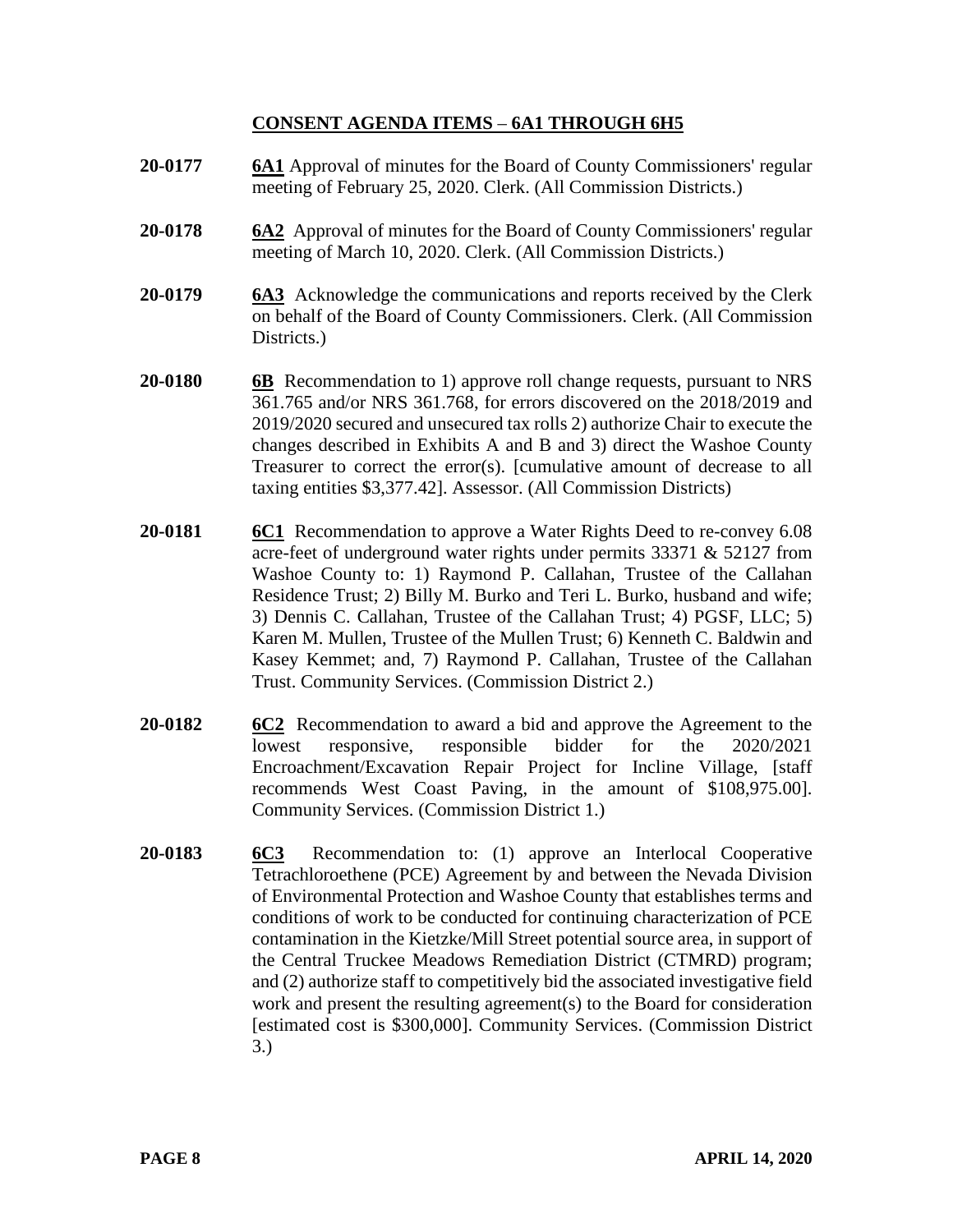- **20-0184 6C4** Recommendation to accept the Nevada Department of Wildlife Shooting Range Grant [in the amount of \$255,537.50 with a Washoe County cash/in-kind match in the amount of \$85,180.00] and approve the Notice of Subgrant Award #SG20-06 with a grant period from final execution through June 30, 2020; and authorize the Assistant County Manager [Dave Solaro] to sign the Notice of Subgrant Award #SG20-06 and any subsequent documents related to the grant on behalf of the County; and direct the Comptroller's Office to make the necessary budget amendments. Community Services. (Commission District 5.)
- **20-0185 6C5** Recommendation to approve a Phase II Agreement for Professional Services between Washoe County and Nichols Consulting Engineers (NCE) in support of the Lake Tahoe Clarity Protection Program Support Services project in the amount of \$52,000 and authorize an increase up to \$25,000 for additional services that may be required. Community Services. (Commission District 1.)
- **20-0186 6C6** Recommendation to approve Resolution R20-026 calling a public hearing (to be set for May 12, 2020) on the amendment of the boundaries of District No. 24 (Groundwater Remediation/Central Truckee Meadows Remediation District) in Washoe County, Nevada; providing for a notice of hearing and for other matters properly related thereto. Community Services. (All Commission Districts.)
- **20-0187 6C7** Recommendation to approve an Indemnification Agreement between Di Loreto South Truckee Meadows, Inc. and Washoe County and approve disbursement to Di Loreto South Truckee Meadows, Inc; [in the amount of \$133,000.00] funding to come from the Washoe County Sewer Utility. Community Services. (Commission District 2)
- **20-0188 6D1** Recommendation to approve budget amendments totaling an increase of [\$129,204.00] in both revenue and expense to the FY20 Opioid Overdose Data to Action grant retroactive to February 1, 2020 through August 31, 2020 and if approved, direct the Comptroller's office to make the appropriate budget amendments. Health District. (All Commission Districts.
- **20-0189 6E1** Recommendation to approve the updated Washoe County Telecommuting Policy. Human Resources. (All Commission Districts.)
- **20-0190 6E2** Recommendation to approve updated Washoe County Military Leave Policy. Human Resources. (All Commission Districts.)
- **20-0191 6E3** Recommendation to approve the Washoe County Families First Coronavirus Response Act Policy effective retroactive to April 1, 2020. Human Resources. (All Commission Districts.)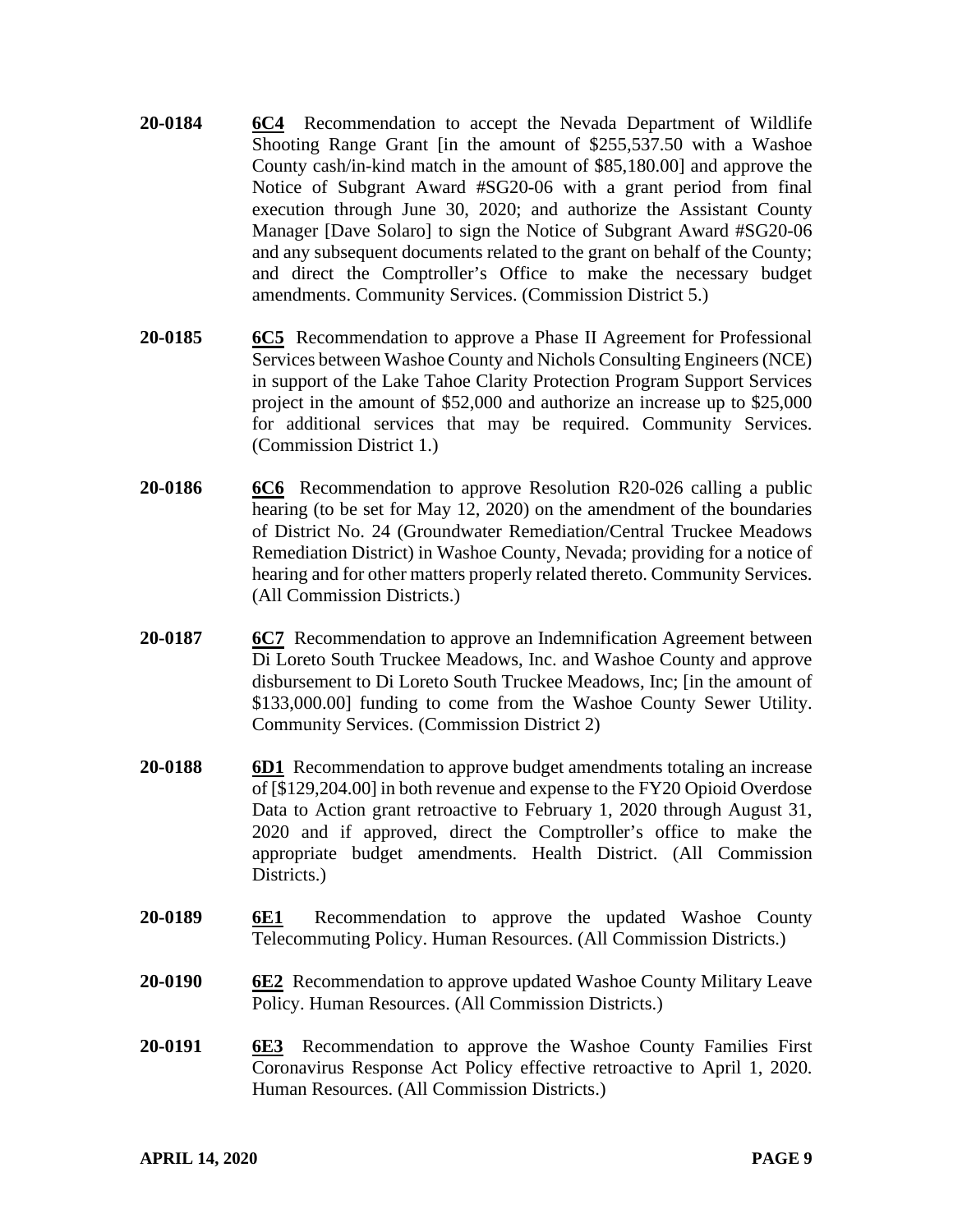- **20-0192 6F1** Recommendation to acknowledge the Board of County Commissioners FY20 Quarter 2 Dashboard Report to include Washoe County's Strategic Plan update, Marijuana Fund update and Special District Funds update. Manager's Office. (All Commission Districts.)
- **20-0193 6F2** Recommendation to approve Commission District Special Fund disbursements in the amount of [\$20,000] for Fiscal Year 2019-2020; District 3 Commissioner Kitty Jung recommends a [\$14,000] grant to the University of Nevada Reno Foundation to support Senior Outreach Services; a [\$5,000] grant to the Truckee Meadows Parks Foundation to support the participation of Washoe County employees in the Truckee Meadows Trails Challenge; a [\$1,000] grant to Washoe County Human Services Agency to support the purchase of gift cards for basic needs for community members affected by the COVID-19 pandemic; approve the necessary resolutions, and direct the Comptroller's Office to make the necessary disbursement and budget appropriation transfers of funds. (Commission District 3.)
- **20-0194 6F3** Recommendation to approve Commission District Special Fund disbursement in the amount of [\$10,000] for Fiscal Year 2019-2020; District 2 Commissioner Bob Lucey recommends a [\$5,000] grant to the Community Foundation of Western Nevada to support the Food for Heroes Fund; a [\$5,000] grant to the Friends of Washoe County Library to support the South Valleys Library STEAM Program; approve Resolutions necessary for same; and direct the Comptroller's Office to make the necessary disbursements of funds. Manager's Office. (Commission District 2.)
- **20-0195 6F4** Recommendation to approve Commission District Special Fund disbursements in the amount of [\$17,000] for Fiscal Year 2019-2020; District 5 Commissioner Jeanne Herman recommends a [\$1,500] grant to the Nevada State High School Rodeo Association to support the Washoe County High School Rodeo Club, a [\$1,500] grant to the Board of Regents of the University of Nevada to support Washoe County 4-H Livestock Leaders for youth members as they pursue their personal goals to learn about the livestock industry; and a [\$2,000] grant to Saving Grace Academy to support the purchase of daycare equipment and Washoe County permits; a [\$5,000] grant to the Food Bank of Northern Nevada to purchase food to aid in the organization's COVID-19 response; [\$5,000] to Washoe County Emergency Management to purchase Personal Protective Equipment to provide to first responders and medical professionals responding to the COVID-19 pandemic; a [\$2,000] grant to Salvation Army of Washoe County to support Reno's Men's Adult Rehabilitation Program, approve the necessary resolutions, and direct the Comptroller's Office to make the necessary disbursements and budget appropriation transfers of funds. Manager's Office. (Commission District 5)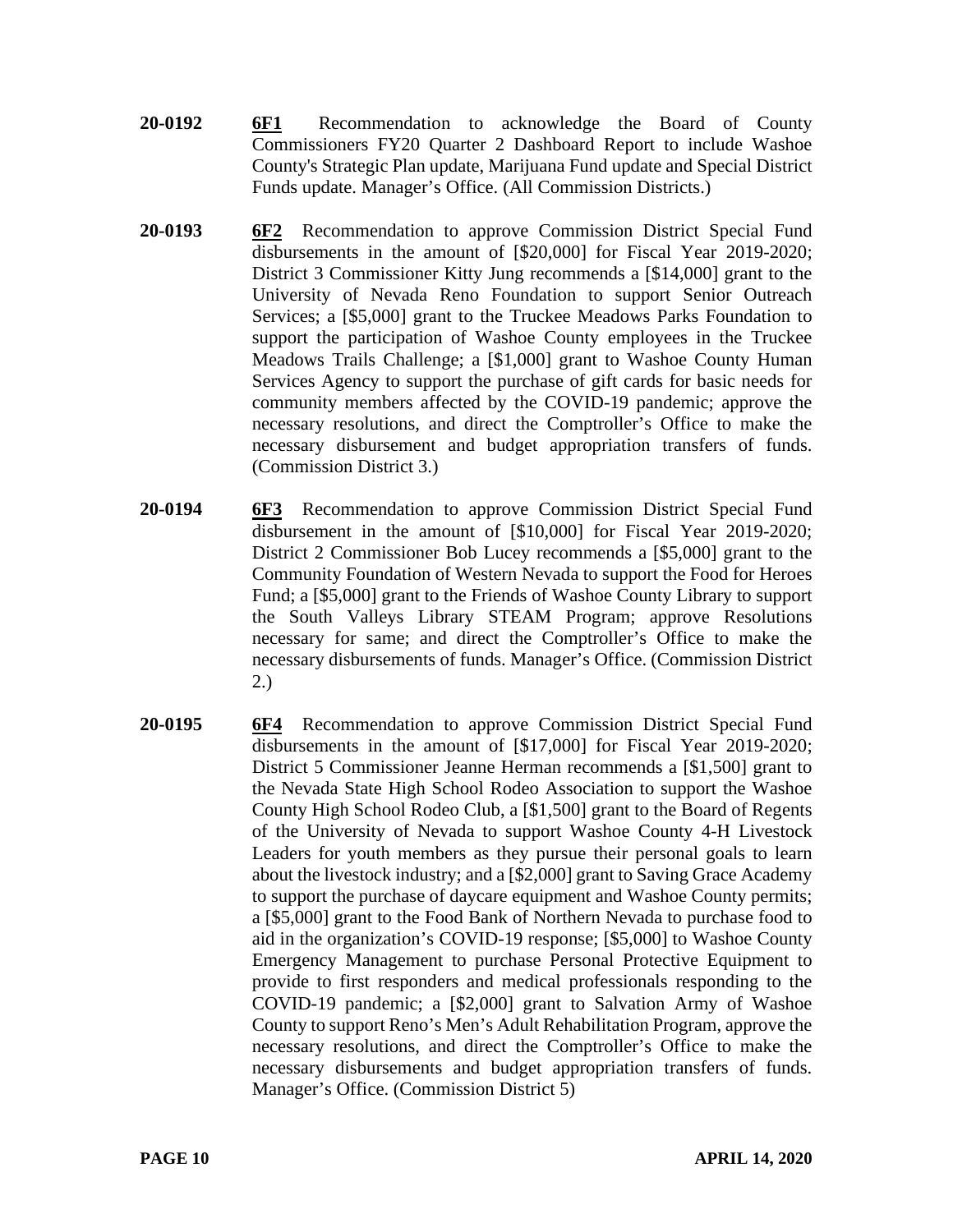- **20-0196 6G** Recommendation to waive six month cooling off period for independent contractor Noelle Parks and to approve an independent contractor agreement for Ms. Parks to perform casework services retroactive to February 2020, [annual cost will be 20% of each Specialty Court Grants award]. Reno Justice Court. (All Commission Districts.)
- **20-0197 6H1** Recommendation to approve the Memorandum of Understanding Between the Bureau of Land Management and the Washoe County Sheriff's Office for the increased protection of persons and property on the public lands and roads for the period of March 10, 2020 to March 9, 2025. Sheriff. (All Commission Districts.)
- **20-0198 6H2** Recommendation to accept receipt of a direct grant award [\$210,538.00, no County match required] from the Bureau of Justice Assistance (BJA), State Criminal Alien Assistance Program (SCAAP), FY2019, Project number 2020-AP-BX-1112, to the Washoe County Sheriff's Office, Detention Bureau. Beginning date of the grant term is retroactive to October 1, 2019, with no end date. If approved, direct the Comptroller's Office to make the necessary budget amendments. Sheriff. (All Commission Districts.)
- **20-0199 6H3** Recommendation to accept the 2020 Victims of Crime Act (VOCA) additional funding and extension[amount not to exceed \$4,989.00, 25% In-Kind County match required] as administered through the State of Nevada Department of Health and Human Services Division of Child Family Services,) to be utilized for the Sheriff's Office Victim Advocate, and to provide emergency housing and emergency services such as food and shelter for victims of domestic violence, for the retroactive grant period of July 1, 2019 - June 30, 2020, and if approved direct Comptroller's Office to make the necessary budget amendments. Sheriff. (All Commission Districts.
- **20-0200 6H4** Recommendation to approve the Memorandum of Understanding between Parr Outreach Program - Washoe County Sheriff's Office and University of Nevada - Early Head Start Program to provide collaboration services to pregnant women who are incarcerated [no cost to the County] for the retroactive period of April 1, 2019 until March 31, 2022. Sheriff. (All Commission Districts.)
- **20-0201 6H5** Recommendation to approve the Interlocal Agreement between Washoe County on behalf of the Washoe County Sheriff's Office and the Truckee Meadows Fire Protection District for the testing and training connected to Self-Contained Breathing Apparatus (SCBA) equipment at a cost [not to exceed \$63.00 per hour] for the period of May 22, 2020 to May 22, 2022 with an option to extend one additional year. Sheriff. (All Commission Districts.)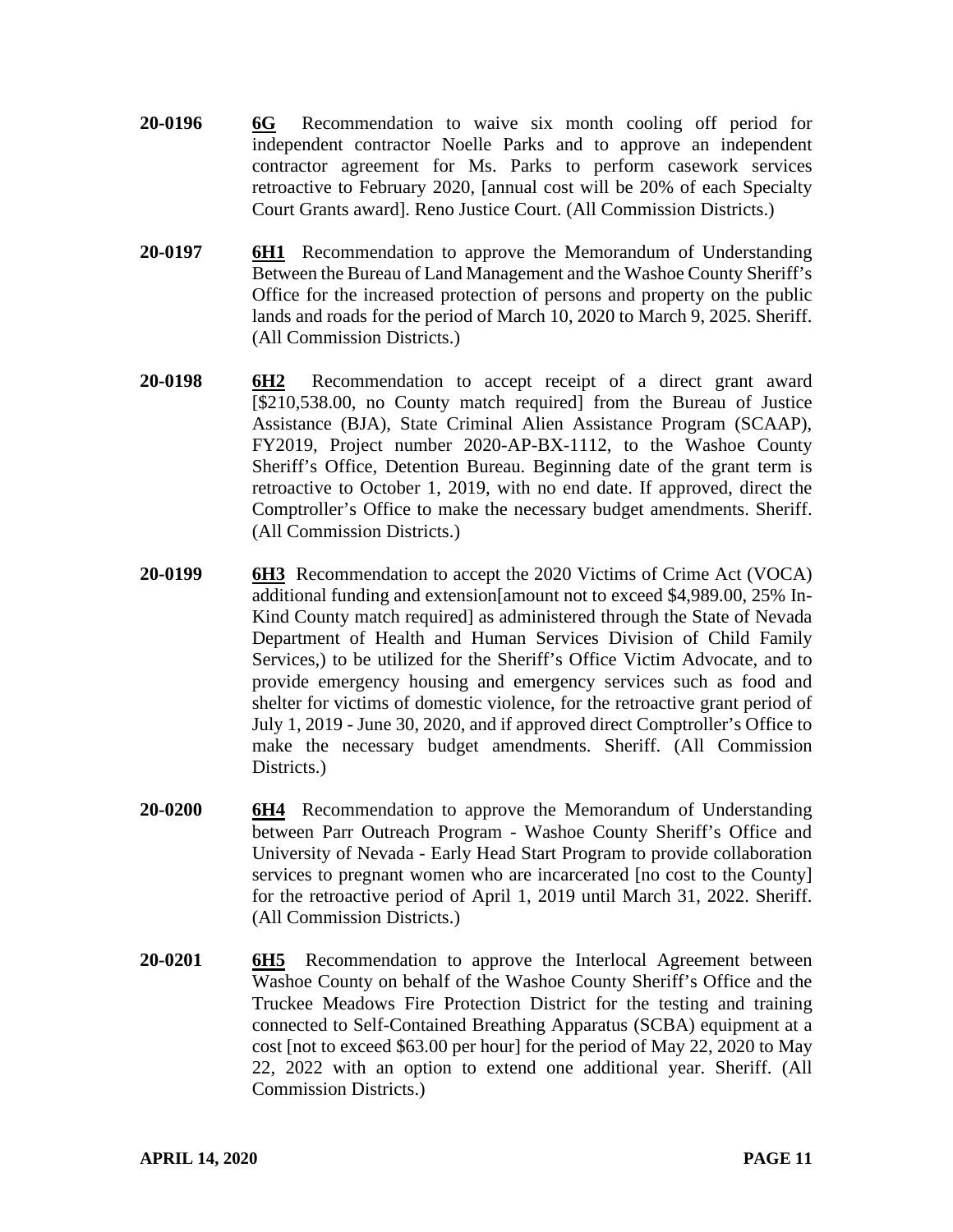Commissioner Herman said she thought Item 6C4 might include some sort of relief for the shooters on the west side of the county, and she wanted a grant procured to put signs up on Peavine Mountain. Regarding Item 6C5, which discussed Lake Tahoe's water clarity, she hoped there would also be clarity improvements for Swan Lake. Referencing Item 6F1, she asked whether some of the money from marijuana sales could be directed to the North Valleys to assist the fire department with the cleanups needed in Sun Valley.

Commissioner Hartung noted Item 6C4 involved funds to be used for an archery facility, and he asked Assistant County Manager Dave Solaro if the funds could also be used for a ballistic range or a portion of one. Mr. Solaro responded the funds came from grants from the Nevada Department of Wildlife, with some money set aside for archery and other funds intended for a roadway to the shooting facility in Palomino Valley. Commissioner Hartung said he often saw people in Spanish Springs who did not want to drive all the way to the shooting facilities in Palomino Valley or Winnemucca Ranch, and would instead pull off the road and shoot in inappropriate locations. Adding to Commissioner Herman's discussion regarding illegal dumping, he noted shooters often used illegally dumped garbage as targets. He thought a potential solution would be to create additional facilities for the public to use for shooting. Mr. Solaro agreed and said staff would continue to search for grants which could be utilized to help the County establish or maintain additional shooting facilities.

There was no public comment on the Consent Agenda Items listed above.

On motion by Vice Chair Berkbigler, seconded by Commissioner Hartung, which motion duly carried on a 5-0 vote, it was ordered that Consent Agenda Items 6A1 through 6H5 be approved. Any and all Resolutions or Interlocal Agreements pertinent to Consent Agenda Items 6A1 through 6H5 are attached hereto and made a part of the minutes thereof.

# **BLOCK VOTE – ITEMS 7, 8, 9, 10, 11, 13, 14, 15, 16, and 18**

**20-0202 AGENDA ITEM 7** Recommendation to award a bid and approve the Agreement to the lowest responsive, responsible bidder for the 2020/2021 Encroachment/Excavation Repair Project for Truckee Meadows [staff recommends Sierra Nevada Construction, in the amount of \$288,200.00]. Community Services. (All Commission Districts.)

There was no response to the call for public comment.

On motion by Vice Chair Berkbigler, seconded by Commissioner Hartung, which motion duly carried on a 5-0 vote, it was ordered that Agenda Item 7 be awarded and approved.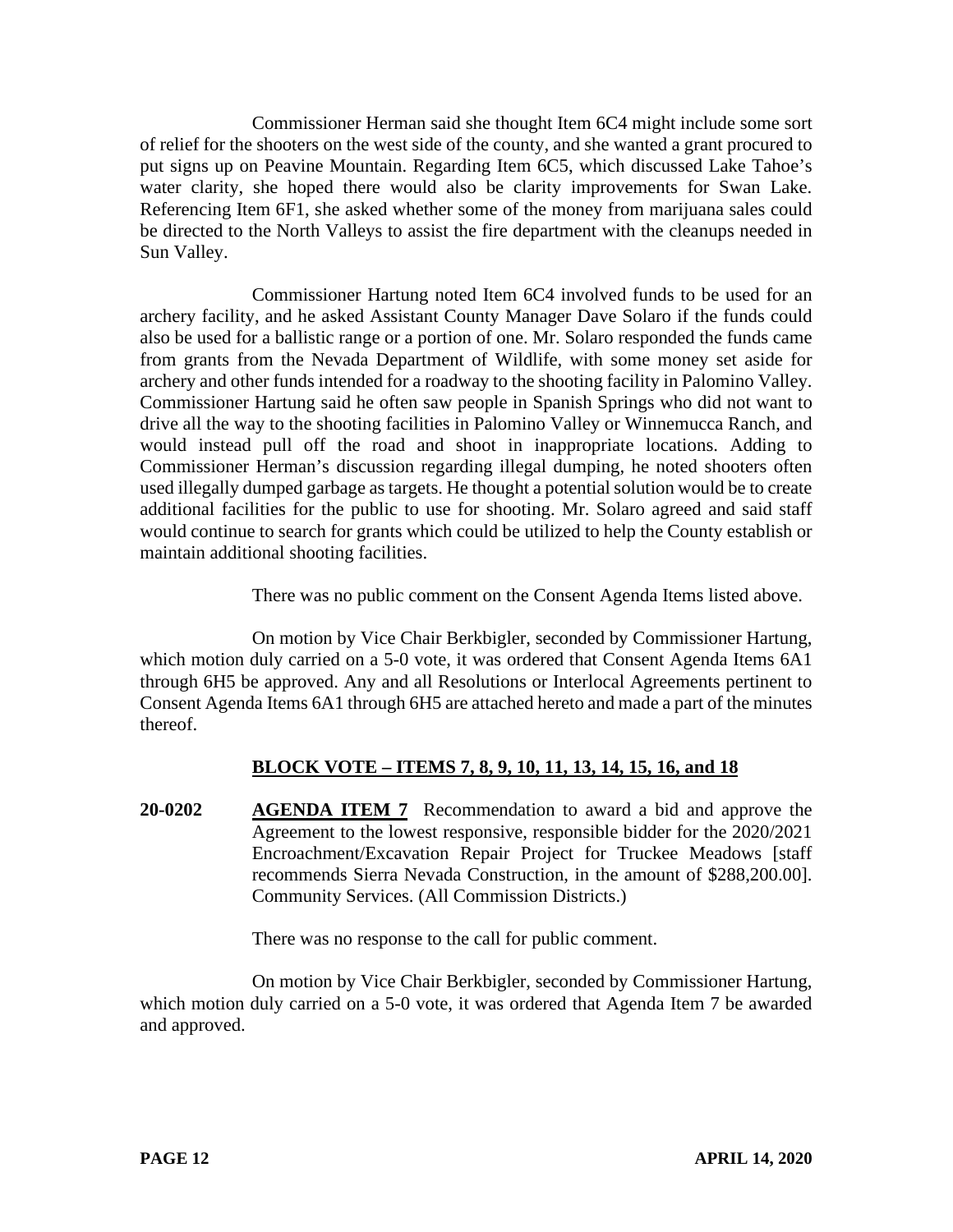**20-0203 AGENDA ITEM 8** Recommendation to award a bid and approve the Agreement to the lowest responsive, responsible bidder for the Bowers Mansion Pool Deck Expansion Project [staff recommends Houston Smith Construction, in the amount of \$211,730.00]. Community Services. (Commission District 2.)

There was no response to the call for public comment.

On motion by Vice Chair Berkbigler, seconded by Commissioner Hartung, which motion duly carried on a 5-0 vote, it was ordered that Agenda Item 8 be awarded and approved.

**20-0204 AGENDA ITEM 9** Recommendation to: (1) accept and approve Nevada Division of State Lands Fund to Protect Lake Tahoe Amendment #1 to the Project Funding Agreement for the Lower Wood Creek Phase I Water Quality Improvement Project (FTPLT 18-003), effective from the date of execution and extending the termination date from March 31, 2021 to March 31, 2022; (2) accept Grant Funding [in the amount of \$1,080,000 with additional matching funds of \$200,000 funded through a 319(h) subgrant award, combined with existing project matching funds to meet grant obligations]; (3) direct the Comptroller's Office to make the necessary budget amendments; and (4) authorize Assistant County Manager Dave Solaro to execute the Amendment and enter into all necessary agreements and contracts. Community Services. (Commission District 1.)

There was no response to the call for public comment.

On motion by Vice Chair Berkbigler, seconded by Commissioner Hartung, which motion duly carried on a 5-0 vote, it was ordered that Agenda Item 9 be accepted, approved, directed, and authorized.

**20-0205 AGENDA ITEM 10** Recommendation to authorize disbursement of funds [in the amount of \$31,615] to Nevada Tahoe Conservation District to be used as a match for 319(h) funds for Lake Tahoe Total Maximum Daily Load (TMDL) implementation in accordance with obligations and commitments contained in an Interlocal Agreement with the Nevada Division of Environmental Protection, utilizing Washoe County's Tahoe Regional Planning Agency Mitigation Funds in support of the work. These funds will be used for continued implementation of the Lake Clarity Crediting Program and towards the pollutant load reduction milestones required to meet the TMDL approved by the United States Environmental Protection Agency. Community Services. (Commission District 1.)

There was no response to the call for public comment.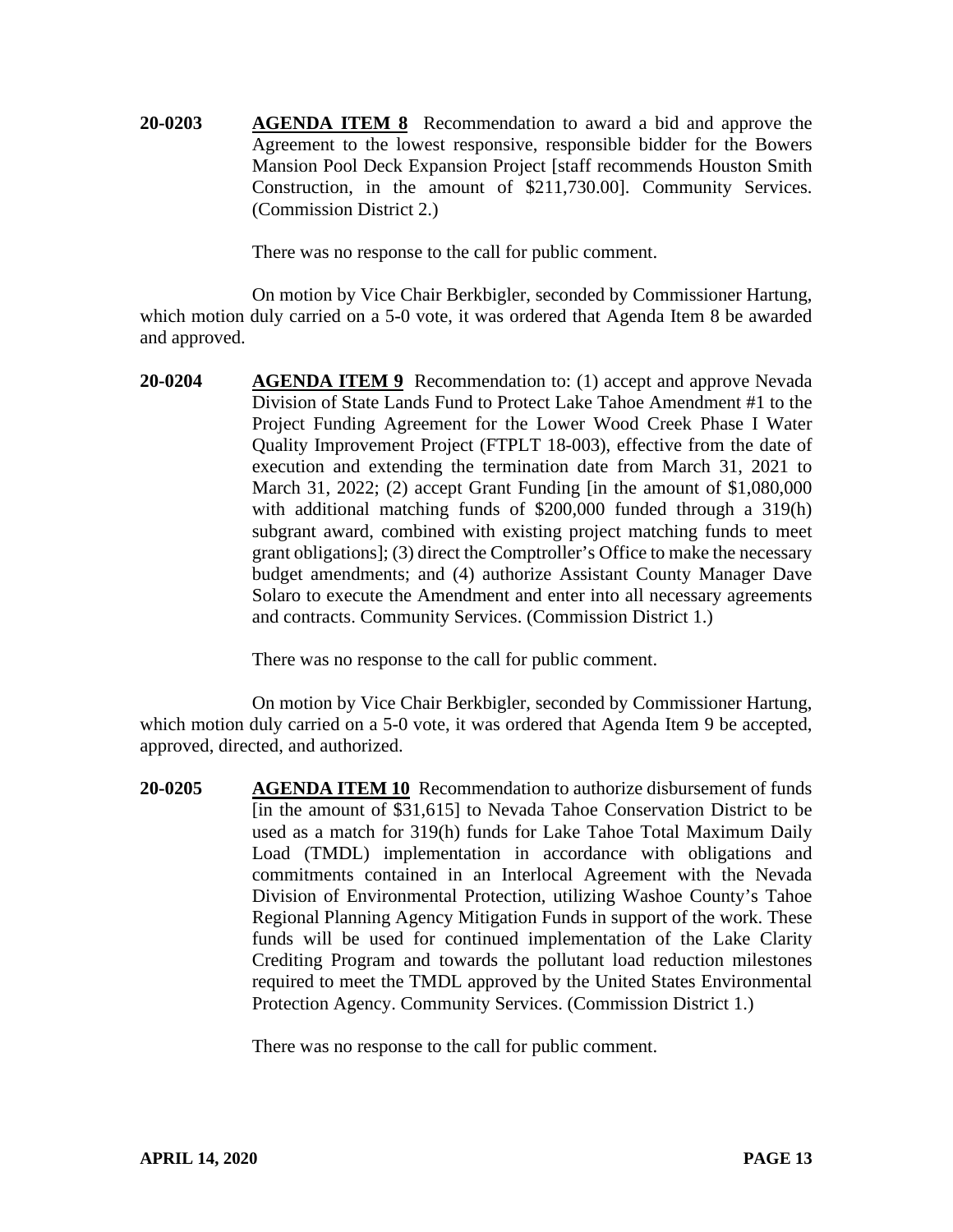On motion by Vice Chair Berkbigler, seconded by Commissioner Hartung, which motion duly carried on a 5-0 vote, it was ordered that Agenda Item 10 be authorized.

**20-0206 AGENDA ITEM 11** Recommendation to authorize purchase orders for emergency agreements and construction contracts for the continued operation of the 2019 mitigation and response measures associated with both the Lemmon Valley Wastewater Treatment Plant for seepage and backup pumping systems associated with the treatment plant and collection system [not to exceed \$100,000], and for the continuation of the rental, operation, and maintenance of the pumping system around Swan Lake to mitigate flood and storm waters [not to exceed \$350,000]. Community Services. (Commission District 5.)

There was no response to the call for public comment.

On motion by Vice Chair Berkbigler, seconded by Commissioner Hartung, which motion duly carried on a 5-0 vote, it was ordered that Agenda Item 11 be authorized.

**20-0207 AGENDA ITEM 13** Recommendation to approve contracts and purchases exceeding \$50,000 in response to the impacts due to the COVID-19 Crisis. (All Commission Districts)

There was no response to the call for public comment.

On motion by Vice Chair Berkbigler, seconded by Commissioner Hartung, which motion duly carried on a 5-0 vote, it was ordered that Agenda Item 13 be approved.

**20-0208 AGENDA ITEM 14** Recommendation to approve budget amendments totaling an increase of [\$349,723.00] in both revenue and expense to the FY20 Tobacco Control Program for a youth tobacco and e-cigarette/vaping use prevention grant retroactive to February 1, 2020 through June 30, 2021 and if approved, direct the Comptroller's office to make the appropriate budget amendments. Health District. (All Commission Districts.)

There was no response to the call for public comment.

On motion by Vice Chair Berkbigler, seconded by Commissioner Hartung, which motion duly carried on a 5-0 vote, it was ordered that Agenda Item 14 be approved and directed.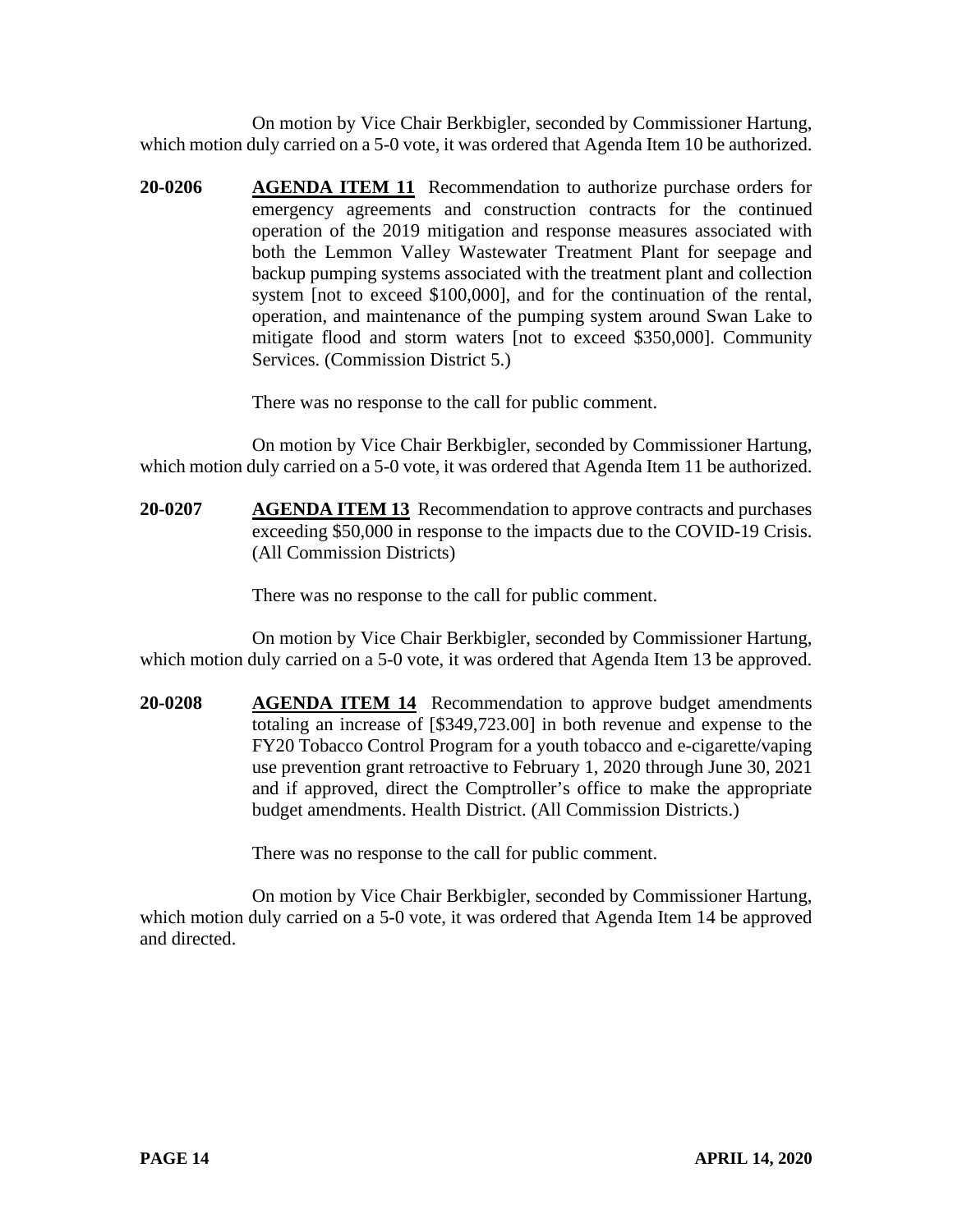**20-0209 AGENDA ITEM 15** Recommendation to approve the revised Interlocal Contract Between Public Agencies between the State of Nevada Department of Health and Human Services Health Care Financing and Policy and Welfare and Supportive Services Divisions and Washoe County to maintain the County Match Program, under Title XIX of the Social Security Act, assistance to individuals in long term care facilities retroactive to July 1, 2019 to June 30, 2021 in total amount not to exceed [\$12,525,019.94 (\$5,828,646.98 for FY20; \$6,696,372.96 for FY21)]; and if approved authorize the Chair to execute the Contract. Human Services Agency. (All Commission Districts).

There was no response to the call for public comment.

On motion by Vice Chair Berkbigler, seconded by Commissioner Hartung, which motion duly carried on a 5-0 vote, it was ordered that Agenda Item 15 be approved and authorized.

**20-0210 AGENDA ITEM 16** Recommendation to approve Professional Service Agreement between the County of Washoe (Department of Juvenile Services,), and Richard G. Weiher, Ph.D. (Consultant) to provide psychological evaluations for juvenile court and juvenile probation. The agreement shall be effective upon board approval through June 30, 2022 and [shall not exceed \$150,000] per fiscal year. Juvenile Services (All Commission Districts).

There was no response to the call for public comment.

On motion by Vice Chair Berkbigler, seconded by Commissioner Hartung, which motion duly carried on a 5-0 vote, it was ordered that Agenda Item 16 be approved.

**20-0211 AGENDA ITEM 18** Recommendation to approve the updated Washoe County Grant Management Policy Manual 2020. Manager's Office. (All Commission Districts).

There was no response to the call for public comment.

On motion by Vice Chair Berkbigler, seconded by Commissioner Hartung, which motion duly carried on a 5-0 vote, it was ordered that Agenda Item 18 be approved.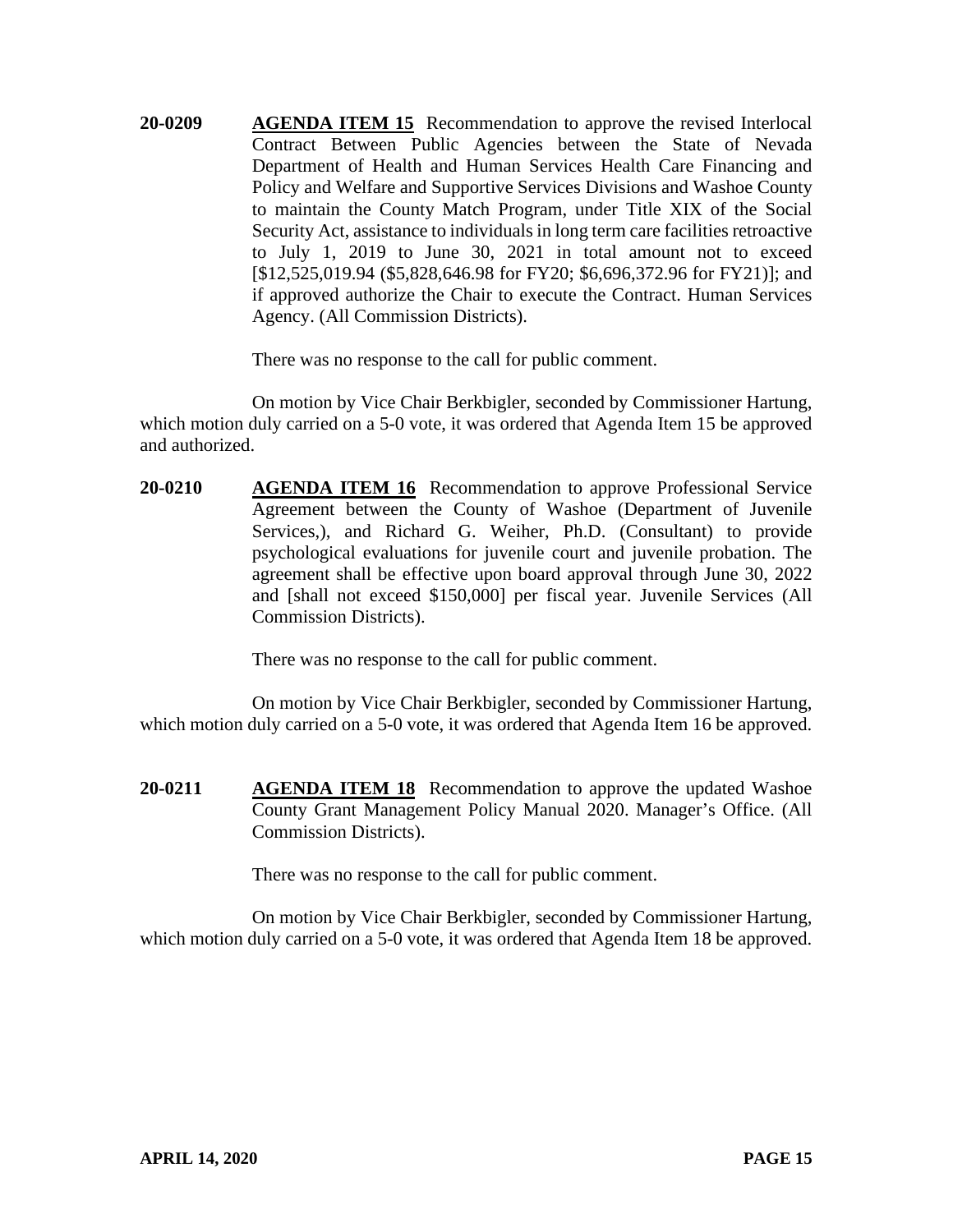**20-0212 AGENDA ITEM 12** Recommendation to approve, pursuant to NRS 278.040 and on the recommendation of the Chair, the appointment of Larry Peyton to the Washoe County Planning Commission representing Commission District 1 (generally includes Incline Village and Crystal Bay, most of the Southwest Truckee Meadows area and portions of the Forest area along the west side of Mt. Rose Highway), to fill a partial term beginning on June 1, 2020, and ending on June 30, 2022, or until such time as Mr. Peyton no longer serves on the Planning Commission or a successor is appointed, whichever occurs first. Applicants include: Dereck S. Barrett, Thomas B. Courson, Michael Lefrancois, Larry Peyton, D. Alexandra T. Profant, Joy Royston, Joseph Schulz. Community Services. (Commission District 1.)

There was no response to the call for public comment.

Vice Chair Berkbigler noted two of the applicants did not actually live within the footprint of Commission District 1 and therefore did not qualify. She explained that, after reviewing applications and speaking with staff, Mr. Peyton was determined to have the appropriate experience, skills, and interest for the appointment.

On motion by Vice Chair Berkbigler, seconded by Commissioner Hartung, which motion duly carried on a 5-0 vote, it was ordered that Larry Peyton be appointed to the Washoe County Planning Commission representing District 1, to fill a partial term beginning on June 1, 2020, and ending on June 30, 2022, or until such time as Mr. Peyton no longer serves on the Planning Commission or a successor is appointed, whichever occurs first.

**20-0213 AGENDA ITEM 17** Recommendation to acknowledge status report and possible direction to staff on the Financial Impact to Washoe County due to the COVID-19 Crisis. Manager's Office. (All Commission Districts.)

Assistant County Manager Christine Vuletich conducted a PowerPoint presentation via Zoom, a copy of which was placed on file with the Clerk. Ms. Vuletich reviewed slides with the following titles: COVID 19 Crisis Financial Impacts & Mitigation Strategies; COVID 19 Crisis Financial Impact – Economic Uncertainty; Financial Impact – Could Impact 3 Fiscal Years; Financial Impacts – Costs FY 2020 (March – June); Decisive Action is Needed to Mitigate Financial Impact; Financial Impact Mitigation Goals; Immediate Actions – Thru June 30, 2020; Mitigating Financial Impact thru June 30, 2020; Financial Impact – Longer Term Concerns (FY 21 & Beyond); Financial Impact on FY 2021 Budget and Beyond; and Next Steps.

Ms. Vuletich discussed the economic impact of the novel coronavirus (COVID-19) pandemic, noting how quickly the decline in revenues happened as a result of the sudden economic shutdown, and how the reopening of the economy was expected to be a gradual process done in staggered phases for different business types. She advised the situation was changing daily, both locally and nationally. All revenue streams were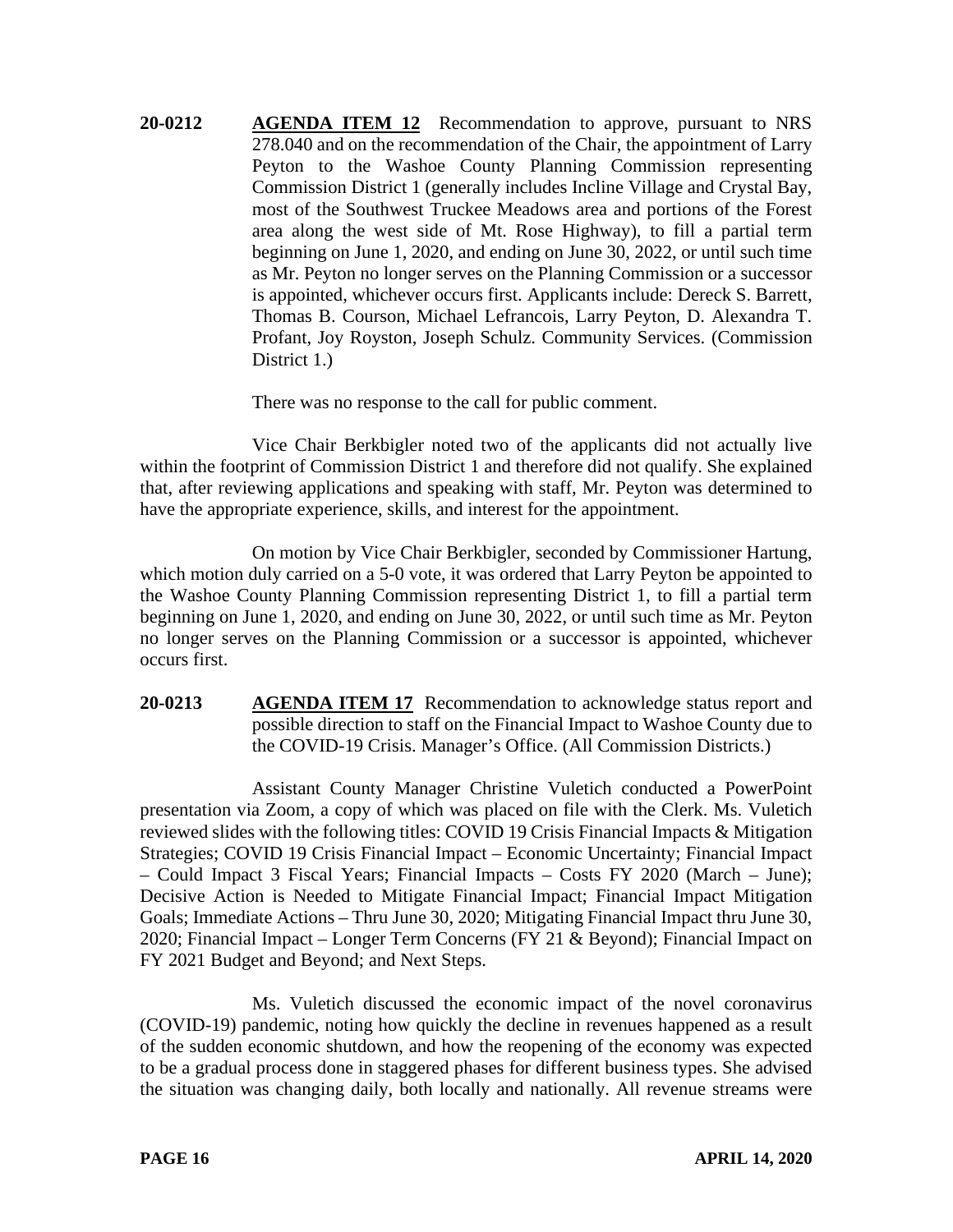impacted, but the hardest-hit revenue source was the consolidated tax (C-tax), which accounted for approximately 33 percent of the County's General Fund revenue.

Ms. Vuletich introduced Budget Manager Lori Cooke, who explained more than 80 percent of the County's C-tax revenues came from sales and use taxes, infrastructure sales taxes, and government services taxes. Ms. Cooke noted many people held onto their vehicles during the Great Recession in 2008 rather than buying new ones; others left the area and no longer had vehicles registered in Washoe County, which affected government services tax revenues. Prior to the COVID-19 crisis, the County's distributions in January 2020 had been at 18 percent, which she said was robust. She expressed concern that pass-through grant funding could be affected and local governments had been cautioned to prepare for budget reductions in the event the State of Nevada no longer had the resources to fund programs after responding to the pandemic.

Ms. Cooke explained revenues had decreased while expenses had increased significantly. Some projections estimated the unemployment rate as a result of COVID-19 could end up being higher than the rate during the Great Depression. She stated the actual fiscal impact was still unknown, as financial figures for March would not be available until the end of May, and April's information would not be available until the end of June.

Ms. Vuletich asked Ms. Cooke to briefly review how staff had worked to validate some of the County's projections by utilizing other data available from Applied Analysis and the Department of Taxation. Ms. Cooke noted the Department of Taxation had recently revised their initial projections for different local governments and municipalities to account for the impact of the COVID-19 pandemic. However, these revisions were done prior to the actual lockdown of the economy and the numbers had not yet been updated since the lockdown. It was difficult to provide exact numbers, Ms. Cooke said, but she estimated between 20 and 35 percent of the County's C-tax revenues could be lost.

Ms. Vuletich explained Washoe County had recently participated in a conference call with all Nevada counties except Clark County, and all were taking mitigation measures and bracing for significant fiscal impact. Some services Washoe County typically provided had already been reduced, and the top priorities were to support public health and keep the County's employees working. Ms. Vuletich noted the alternate care site still needed between 30 and 40 employees, and employees who could not work remotely could redeploy to other areas of need. She cautioned that the County's reserves alone were not large enough to fully weather the COVID-19 crisis.

Ms. Cooke remarked the current focus was to figure out how to get through the short-term until June 30, 2020. She said the extra budget would not carry forward and around \$2.1 million would not transfer forward to capital improvement projects. She noted there was a list of capital improvement projects which had been deferred or placed on an indefinite hold and would need to be reprioritized. Ms. Cooke stated the County was fortunate that fiscal year (FY) 2018's year-end results allowed for the replenishment of the Stabilization Fund. She suggested reviewing cost-saving efforts which had worked well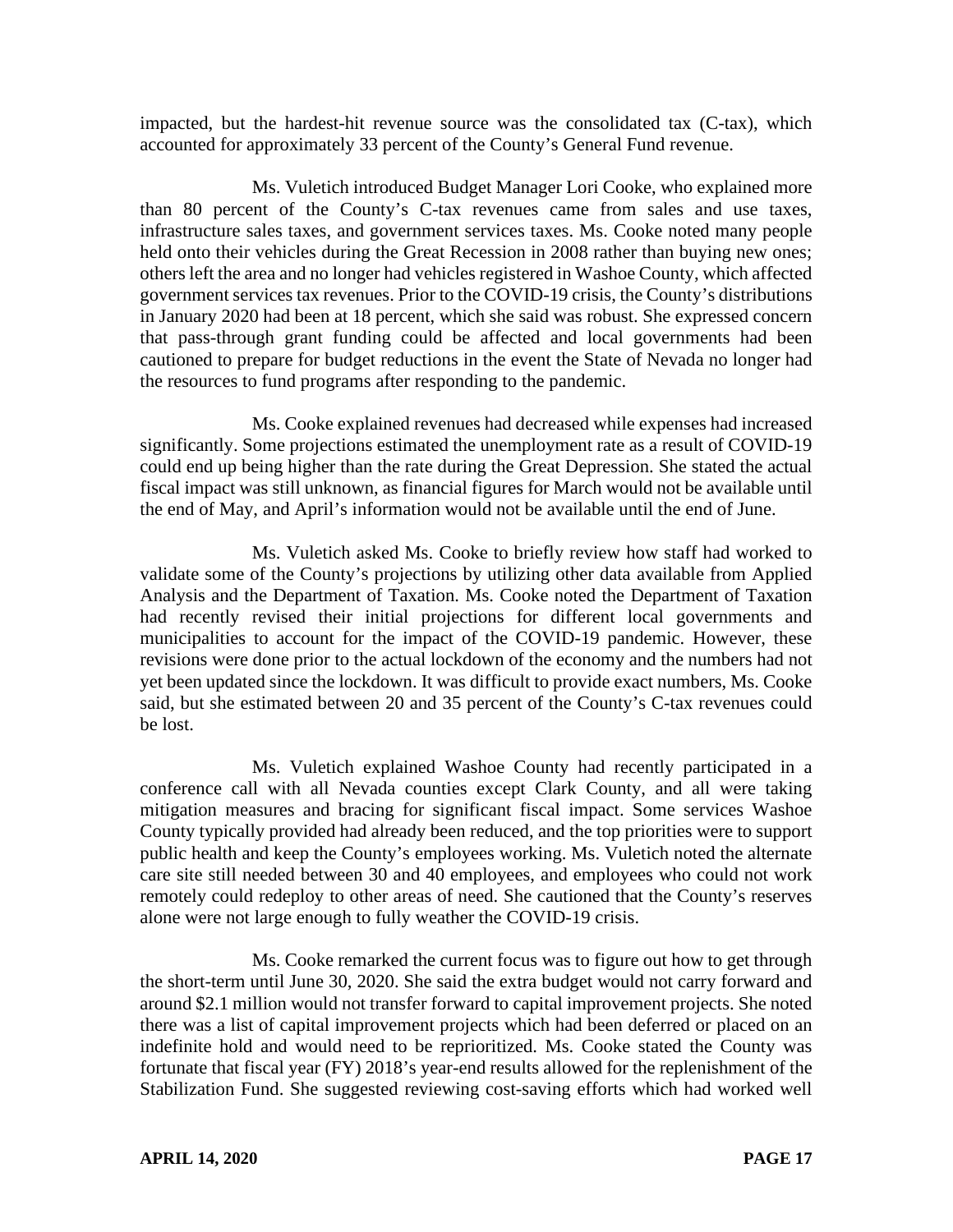during the Great Recession and working with departments to come up with other plans to reduce costs, noting staff would have to return for Board approval on some specific actions.

Ms. Cooke reviewed the estimated revenue impacts through June 30, 2020, the estimated cost of the COVID-19 emergency response, and suggested cost-saving measures which would be brought back to the Board for approval. She said staff anticipated the entire FY21 would be impacted, and there could still be ongoing costs in the future even if the County was able to move beyond just the cost of the immediate response to the crisis.

Ms. Vuletich said staff had shown the sharp decline which had occurred over the last 3.5 months, but what needed to be considered going forward was what would happen in FY21. She reviewed some of the longer-term potential impacts of the COVID-19 crisis, and noted the County had already been contacted by Standard & Poor's Financial Services, who wanted to know what was being done to mitigate fiscal impacts that could affect its credit rating.

Ms. Cooke agreed considering initial impacts through June 30, 2020 was important, but it would be even more important to continue evaluating the next three years to ensure the County's budget was sustainable. She discussed staff's suggested ongoing strategies into the next few years, saying she hoped it would not take ten years for the County to recover, but staff was being conservative as they did not yet know the full fiscal impact of the crisis.

Ms. Vuletich explained suggestions to immediately mitigate the financial impact of the crisis through June 30 would be brought before the Board for approval around May 12, when staff would also present the proposed FY21 budget.

Vice Chair Berkbigler asked whether staff had heard from the Governor as she had not heard anything from the President about helping states with the fiscal impact of the crisis. She wondered whether there might be a special legislative session in the future. Ms. Vuletich responded she anticipated a special session of the Legislature might occur later in the year.

Chair Lucey discussed the net impact of the County's loss of revenue and the cost of responding to the COVID-19 crisis. He noted seven of the ten largest employers were gaming companies and the remainder were governmental agencies. With gaming employers being the largest in the region, Chair Lucey felt it was critical to develop a plan to help businesses get back on track.

Chair Lucey expressed disappointment that Washoe County's population was not large enough to qualify for a federal aid package under the Coronavirus Aid Relief and Economic Security Act and would instead have to go through the State of Nevada for assistance. The State would be dealing with other counties at the same time and this could be a potential barrier to quickly receiving assistance. In the meantime, he said, Washoe County would need to bear the burden of the up-front costs of responding to the crisis.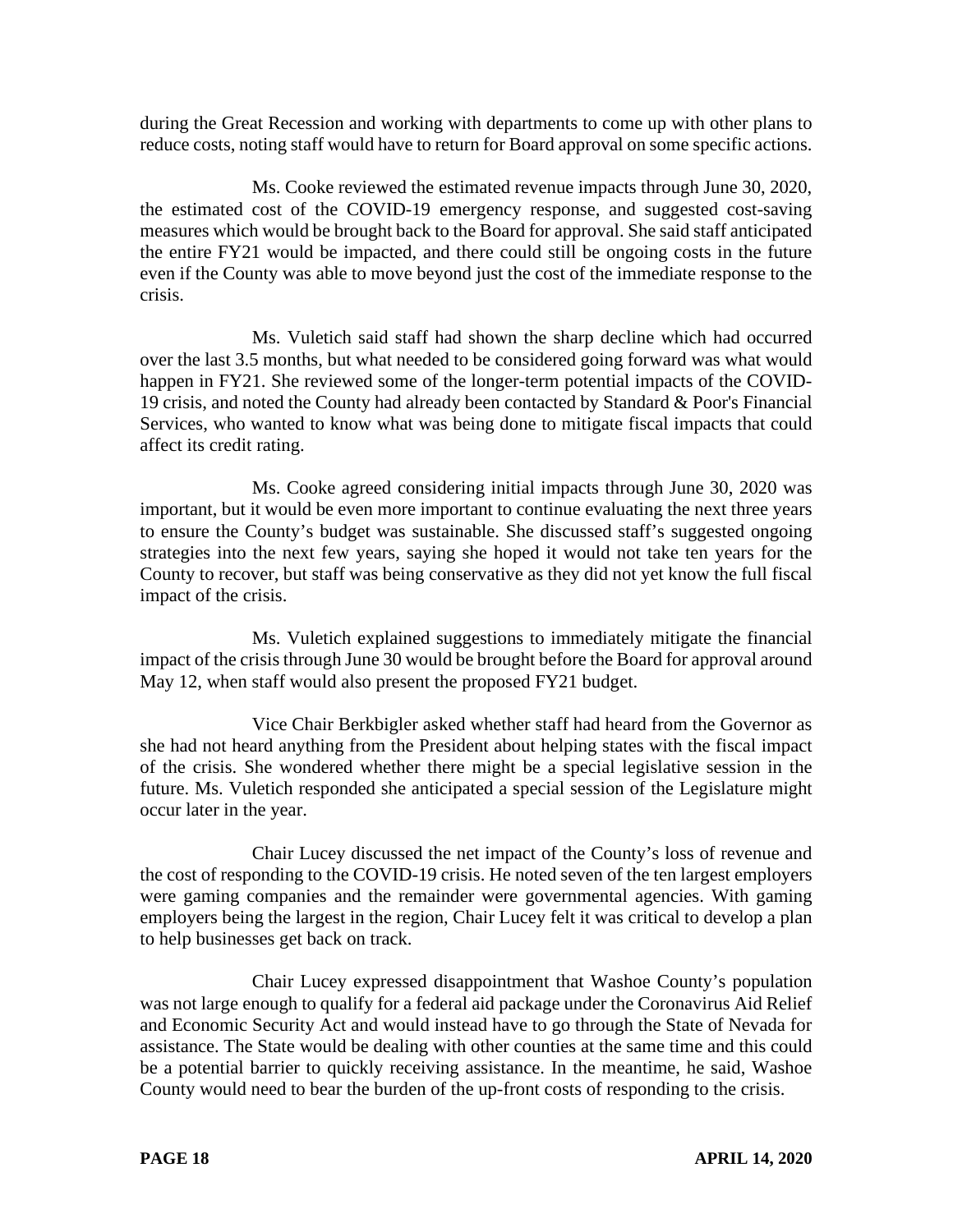Chair Lucey wanted to know how the County could help small businesses. He discussed Community Development Block Grant funds and potential stimulus packages. He did not imagine the Governor would reopen Nevada's casinos anytime soon, which could fiscally impact Washoe County as well.

Commissioner Hartung said more than \$250 million in emergency funds could be provided to the State of Nevada, but he was not certain if any of those funds would be available to Washoe County or if they would only help fund the State's crisis response and efforts.

Vice Chair Berkbigler expressed concern that much of the funding might go directly to first responders rather than the County helping to manage the disbursement of funds. She noted hospitals had been full before the crisis and, although elective surgeries had been delayed due to the pandemic, residents' health concerns persisted. She felt a similar analogy could be applied to the County's business that costs would accrue whether the economy was shut down or not. She said the federal government was not talking about counties using their funds to cover many of the up-front costs of managing the crisis.

Commissioner Jung thought Washoe County needed to act quickly and be fiscally responsible by reviewing the financial services provided. With gaming and government being the two largest employers in the region, she said it did not bode well for the diversification of the state. She suggested using subject matter experts and being more pessimistic with projections but remaining optimistic about the future. She recalled the County had survived difficult situations before such as the Great Recession. She recommended moving swiftly and focusing on critical missions, and only then could the County work to return to a relatively normal state of operations. She reminded everyone the crisis could be managed and employees could be moved to other positions if needed.

Commissioner Hartung asked whether the strategy outlined on page 10 of the handout was a pseudo-motion. Ms. Vuletich replied staff was looking for approval on the actions on page 7, which were immediate actions to be taken through June 30, 2020. She said staff would return later with the items outlined on slide 10 as part of the proposed FY21 budget.

There was no response to the call for public comment.

On motion by Commissioner Hartung, seconded by Commissioner Herman, which motion duly carried on a 5-0 vote, it was ordered that staff be directed to take immediate action on the steps outlined on slide 7 of the staff presentation.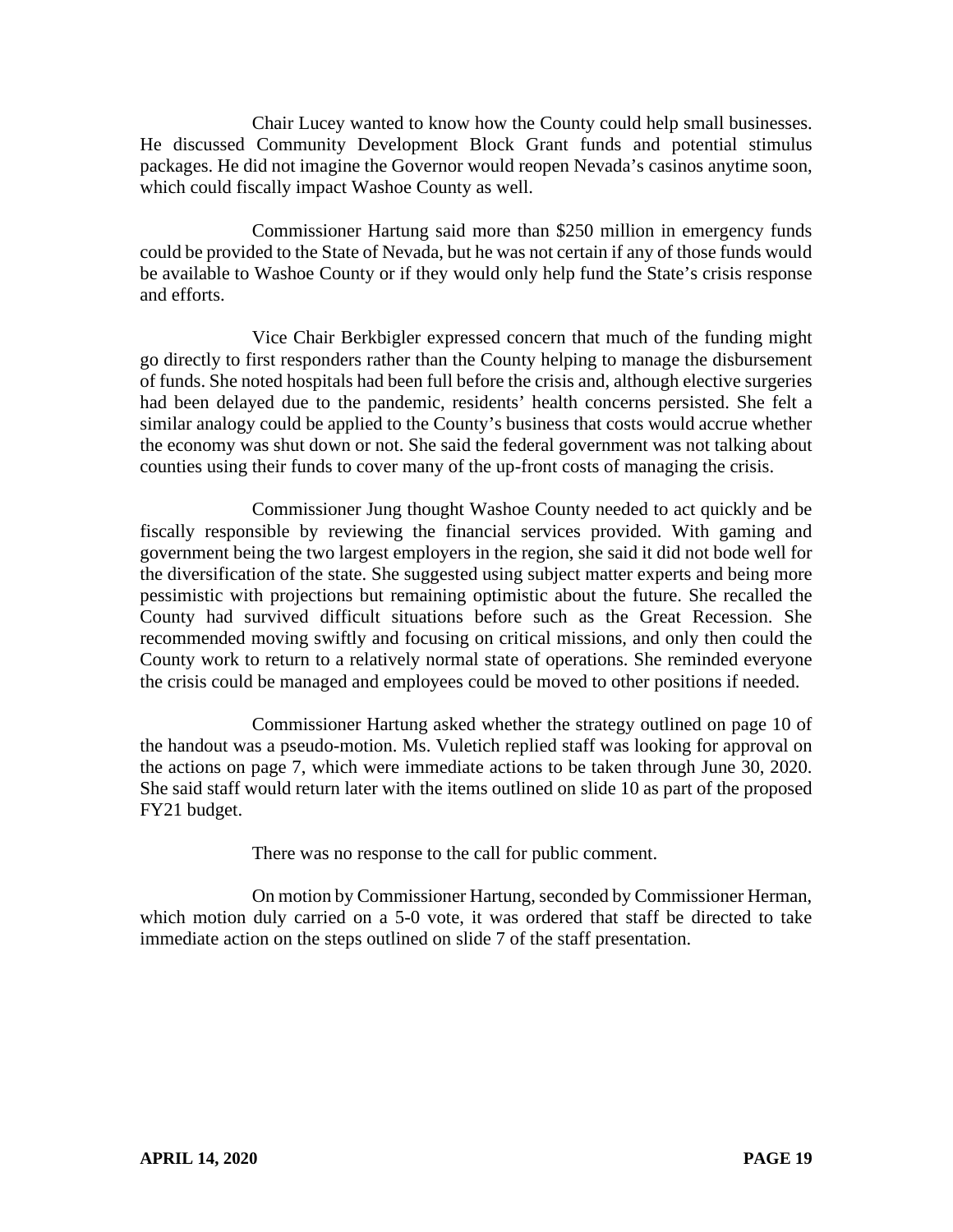**20-0214 AGENDA ITEM 19** Introduction and first reading of an ordinance approving an "Amended and Restated Development Agreement (Sierra Reflections)" originally approved in 2008 (DA08-003) regarding Sierra Reflections Subdivision (approved in 2006 as Tentative Map TM06-001) for World Properties, Inc. The project is a 938-lot, single-family residential, common open space subdivision as authorized in Article 408 of the Washoe County Development Code. This agreement extends the deadline for filing the next in a series of final maps from June 14, 2020 to June 14, 2022; And

> To approve an amendment to conditions of approval for Tentative Subdivision Map Case Number TM06-001 (Sierra reflections) to update and remove outdated language including the following:

> 1. Remove Department of Water Resources conditions; Truckee Meadows Water Authority (TMWA) is now the water provider;

> 2. Remove Vector Control conditions; Washoe County District Health has updated conditions and added conditions for water and grading requirements;

3. Amend Fire Safety provisions with current fire code requirements; and

4. Remove two conditions and updated the other condition for the Regional Transportation Commission (RTC). The project is bordered on the north by Pagni Lane, on the east by old US Highway 395, on the south and as far south as Little Washoe Lake in the Pleasant Valley area. The project encompasses a total of 29 parcels that total approximately 759.6 acres. The parcels are located within the South Valleys Area Plan. The property is located within the South Truckee Meadows/Washoe Valley Citizen Advisory Board boundaries and within Washoe County Commission District No. 2. (APNs 046-060-45 and 47; 046-080-40; 046-090-01, 04 through 18, and 23 through 26; and 046-100-02 through 04, 07, 09 and 10). And, if approved, schedule a public hearing, second reading and possible adoption of the ordinance for April 28, 2020. Community Services. (Commission District 2.)

The Chair opened the public hearing by calling on anyone wishing to speak for or against adoption of said ordinance. There being no response, the hearing was closed.

Nancy Parent, County Clerk, read the title for Bill No. 1836.

Commissioner Hartung anticipated more requests for extensions based on recent changes in the economy and he understood the need for the request. Chair Lucey added there had already been an extension of the plan in question when he joined the Board in 2014, and extensions had been somewhat routine for this developer. He noted Agenda Item 19 had been unanimously approved by the Citizens Advisory Board.

The applicant's consultant, Mr. Ken Krater, provided comments via telephone. He advised another extension was being requested as the property was large, diverse, and had many challenges. He described the developer's recent progress on the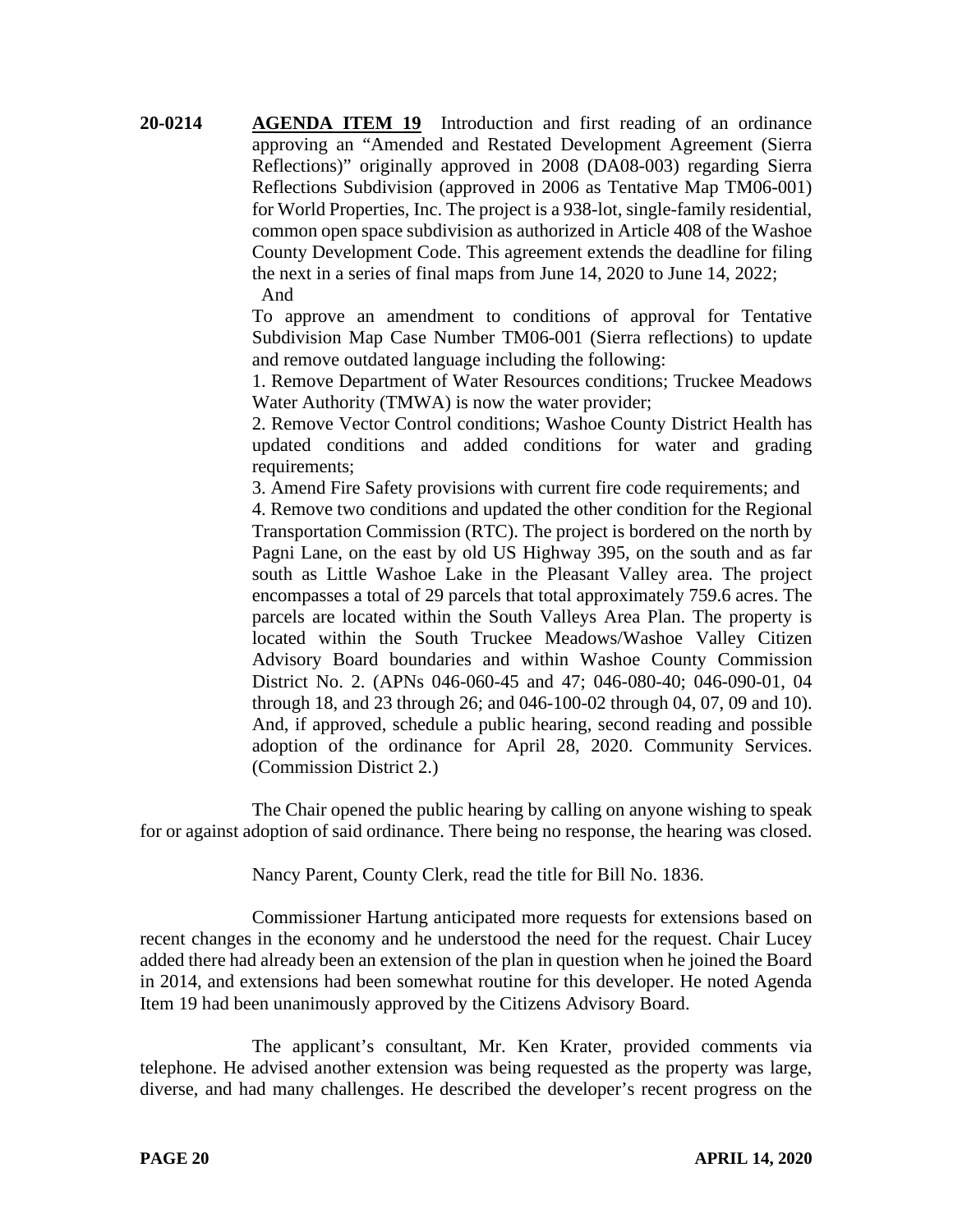project and the ways in which they were working to reduce the amount of grading needed at the site to reduce the impact on neighbors. He mentioned they were working with the community and the Nevada Department of Transportation to consider the use of a roundabout to improve public safety at an intersection which had a historically high number of traffic accidents. He described a recent well pumping test which the developer felt benefitted both the Truckee Meadows Water Authority and the project, as well as working with engineering staff on the sewer line which would run through Pleasant Valley. He discussed working with Chief Moore regarding the recently-approved consolidation of fire stations in the area to ensure the Truckee Meadows Fire Protection District was satisfied with the project's design. Based on discussions at the March 5, 2020 South Truckee Meadows/Washoe Valley Citizens Advisory Board meeting, Mr. Krater felt the project was the best possible use of the subject property and would benefit the community. He hoped the request for extension would be approved by the Board.

County Clerk Nancy Parent advised the Board that Mr. Krater also provided written comments which would be placed on the record.

There was no public comment on this item.

Bill No. 1836 was introduced by Chair Lucey, and legal notice for final action of adoption was directed.

**20-0215 AGENDA ITEM 20** Possible Closed Session for the purpose of discussing labor negotiations with Washoe County and Truckee Meadows Fire Protection District per NRS 288.220.

Mr. Brown stated there was no need for a closed session.

## **20-0216 AGENDA ITEM 21** Public Comment.

Ms. Annemarie Grant provided her public comment via voicemail. She implored the Board to take their duty to protect inmates seriously during the novel coronavirus pandemic. She stated the health and safety of inmates was as important as the health and safety of anyone else. She appreciated the ability to submit public comments remotely and opined it should be adopted as policy for future meetings. She asked the Board not to fail their most vulnerable population again.

Per Chair Lucey's request, Ms. Parent read public comments submitted by Ms. Diane Heirschberg via email; Ms. Parent advised a copy of the email would be placed on the record. Ms. Heirschberg thanked the Board for their efforts during the pandemic but expressed disappointment that visitors continued to travel to short-term rentals (STRs) in Incline Village and Crystal Bay despite stay-at-home orders, potentially bringing infection with them. She worried visits to the area would only increase as the weather improved. She requested the Health District order all individuals to self-isolate for 14 days after entering Washoe County from another state or by plane, with notice of this requirement posted inside each STR property and on all websites advertising STRs for rent. She also suggested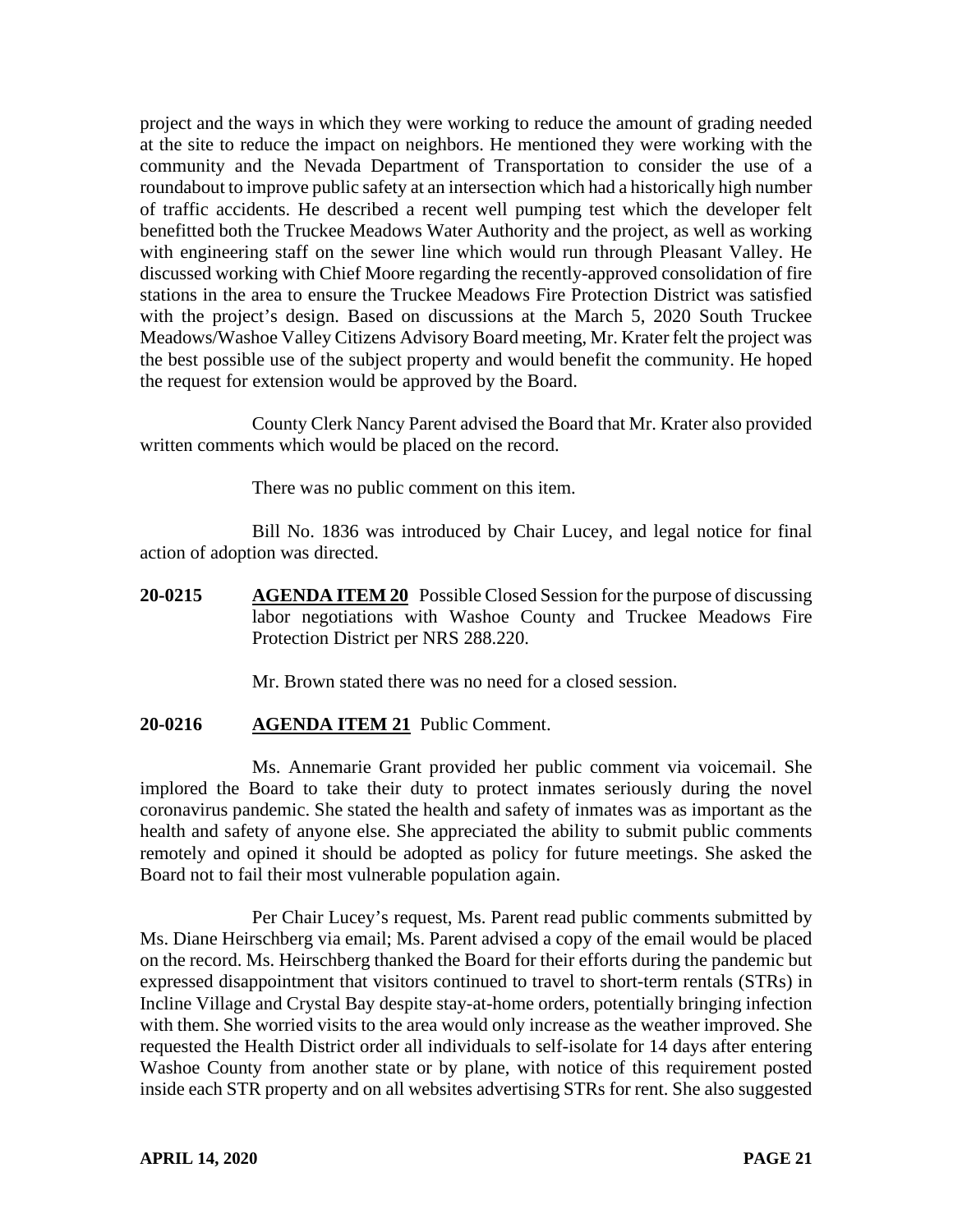reminding visitors to bring food and cleaning supplies with them as they would not be able to go to the market during that 14-day period, and to wear face coverings and gloves if they did go to local grocery stores after the required self-isolation period.

# **20-0217 AGENDA ITEM 22** Announcements/Reports.

Vice Chair Berkbigler thanked Commissioner Jung for her positive comments and expressed appreciation for the Commissioner's experience weathering an economic downturn. Vice Chair Berkbigler inquired as to the percentage of individuals in the community who had been financially impacted by the novel coronavirus (COVID-19) pandemic. She said she also received many questions from constituents wanting to know where cases were concentrated in the County and whether it was possible to provide this information to the public without violating health information privacy laws. She wondered about the relocation of Record Street shelter residents and how officials would know if they had the virus or not.

Chair Lucey agreed Commissioner Jung's experience would be helpful in navigating the economic downturn. He stated the month of April was National Child Abuse Prevention Month and, with more people staying home due to COVID-19, the possibility of domestic violence was increasingly concerning. Because everyone faced a challenging and stressful situation, he asked the community to check in with others more frequently. He thanked the community's first responders for their efforts and requested that everyone who could stay home continue to do so for the sake of others as officials worked on the plans to move forward safely.

Commissioner Hartung stated the County's economy was heavily based in tourism, and he noted Burning Man had been cancelled for 2020. He hoped Washoe County could still have some events near the end of the summer, and he suggested an agenda item be created to consider allowing parts of Rancho San Rafael Park to be made available as overflow parking for Hot August Nights. He felt the Board should do whatever it could to plan and prepare for all the ways in which COVID-19 might impact local events in the coming months because they were a large part of the local economy.

\* \* \* \* \* \* \* \* \* \* \*